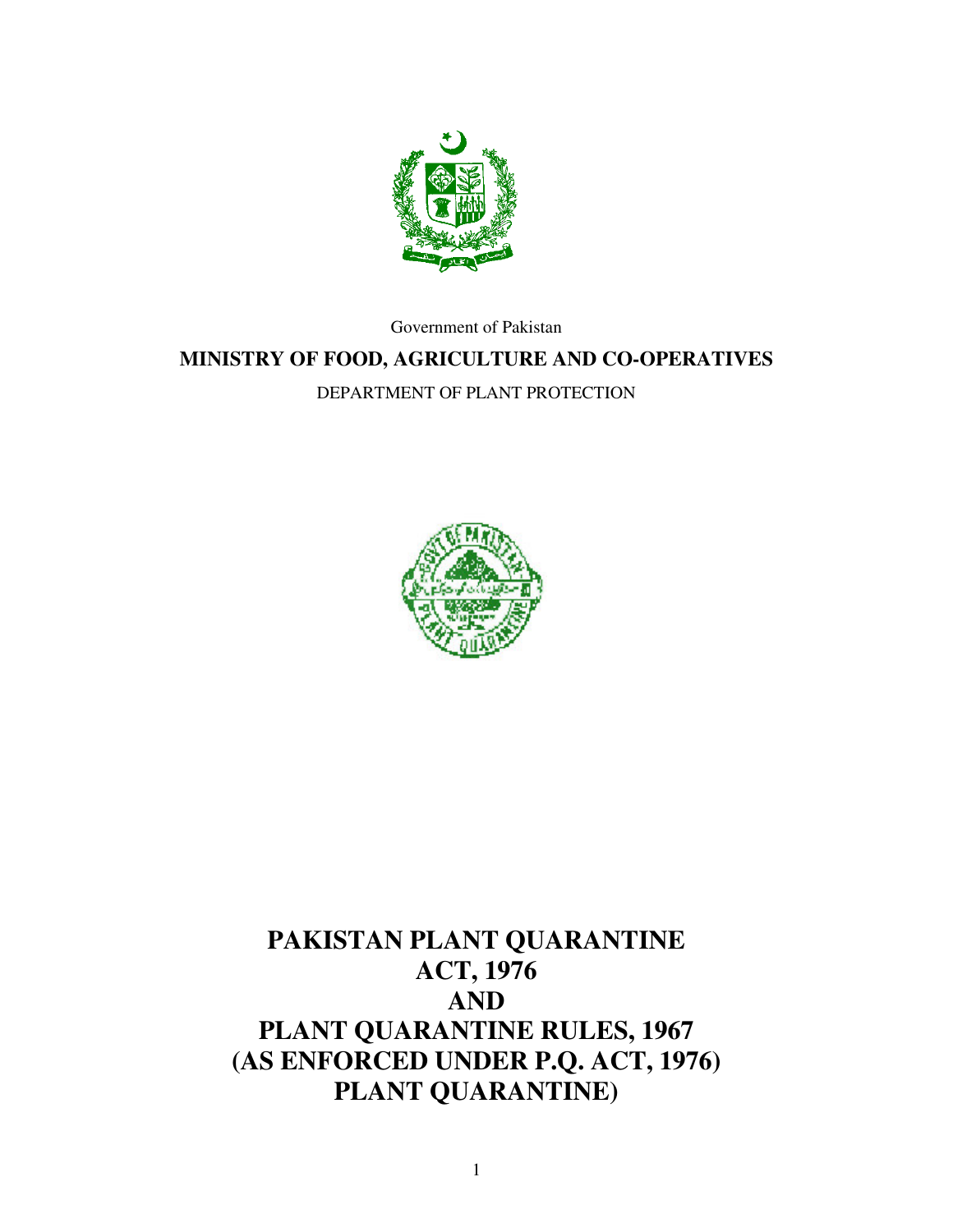#### **PREFACE**

The "Destructive Insects and Pests Act, 1914" was enacted by t former British Indian Government for preventing the introduction and spread of exotic pests and diseases which could be destructive to field crops, horticulture floriculture and forests. In exercise of the powers conferred by sub-section (1) Section 3, 4A and 4D of the said act, rules were framed by the then Central Government of undivided India. After Independence the act was adapted by the Government of Pakistan under Governor - General Order No. 4 in March, 1949. The Plant Quarantine Rules were slightly amended for Pakistan and corrected up to 15<sup>th</sup> September, 1962.

In order to make these rules fully effective under Pakistan conditions, it was felt necessary to revise the rules and update them as far as possible so that they are in conformity with the recommendations of the FAO International Plant Protection Convention, 1951 and rules and regulation of other countries. The Plant Quarantine Rules were revised and consolidated in 1966 under the provisions of the Destructive Insects and Pests Act and published in Government Gazette of Pakistan Extraordinary *vide* **SRO 129 (K) / 67**, dated 2 nd January, 1967. With the rapid development of fast means of transport, increased trade relations and establishment of new air, land and sea routes, the movement of plants and plant material has increased manifold. The adapted Destructive Insects ands Pests Act, 1914, needed revision and modifications in the light of present advances in the field of Plant Protection and Plant Quarantine. The new Plant Quarantine bill entitled "Pakistan Protection Quarantine Act, 1976" was, therefore, enacted to safeguard the national crop wealth from destructive pests and diseases which are not know to occur in Pakistan.

The revised Plant Quarantine Rules now being printed as second impression are deemed to have been framed in exercise of powers conferred under Section 3, sub-sections (1), (2), (3) and Section 5 and Section 10 of the Pakistan Plant Quarantine Act, 1976, which is currently in force.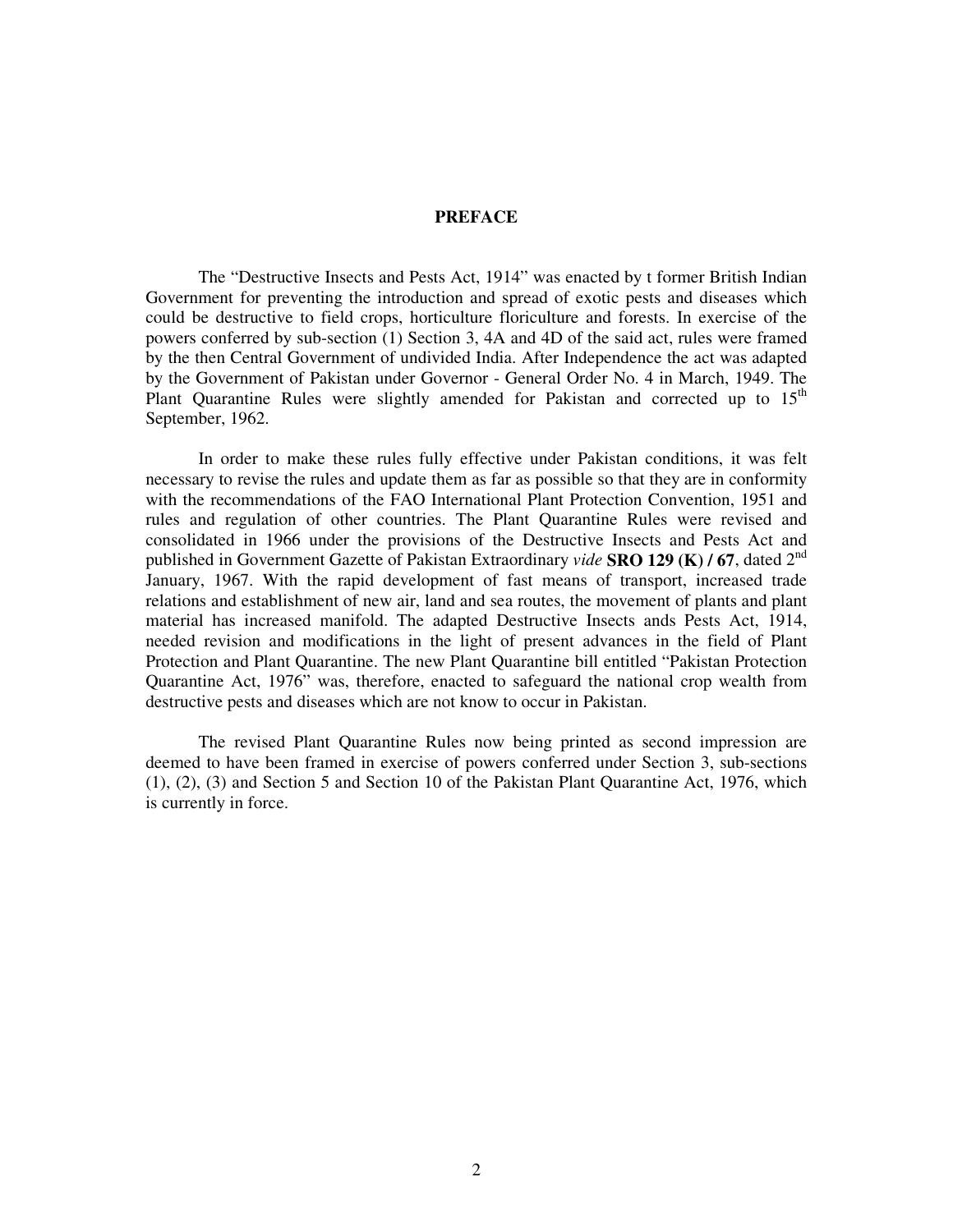#### **PAKISTAN PLANT QUARANTINE ACT, 1976**

Whereas it is expedient to give effect in Pakistan to the International Plant Protection Convention, 1951, and to provide for matters connected therewith.

It is hereby enacted as follows:

#### 1. **Short title, and commencement:**

(1) This Act may be called the Pakistan Plant Quarantine Act, 1976.

- (2) It extends to the whole of Pakistan.
- (3) It shall come into force at once.

#### **2. Definitions:**

In this Act, unless there is anything repugnant in the subject or context:

- (a) "convention" means the International Plant Protection Convention, 1951;
- (b) "crop" includes all agricultural or horticultural crops and all trees, bushes, grass or plants;
- (c) "import" means the bringing or taking by sea, land or air across and customs frontier as defined by the Federal Government and includes transportation by any means from a one Province to another or from one place to another within a Province;
- (d) "infection" means infection by any insect, fungus, or other pest injurious to a crop or plant;
- (e) "pest" means any living stage of any or all insects, nematodes, slugs, snails, protozoa, or other invertebrate animals, fungi, bacteria, or other parasitic plants or reproductive parts thereof, virus or any organism, or any infections substance which may directly or indirectly injure or cause disease to any cop or plant; and
- (f) "plant" means all species of plants or parts thereof whether living or dead including stems, branches, tubers, bulbs, corns, stock, bud-wood, cuttings, layers, slips, suckers, roots, green scum on stagnant pools, leaves, flowers, fruits and seeds.

#### **3. Power to prohibit or regulate import of certain articles:**

- (1) The Federal Government may by notification in the official Gazette, prohibit, restrict or otherwise regulate, subject to such conditions as it may think fit to impose, import of any article or class of articles likely to cause infection to any crop or plant, or of any pest generally or any class of pests.
- (2) A notification under this may specify any article or class of articles or any pest or class of pests either generally or in particular manner, whether with reference to the country of origin, or the route by which imported other otherwise.
- (3) Any condition imposed under a notification under this section may require:
	- (a) compliance with the provisions of the Convention;
	- (b) examination by authorized persons of the goods, articles of plant origin and pests brought in or to be taken out;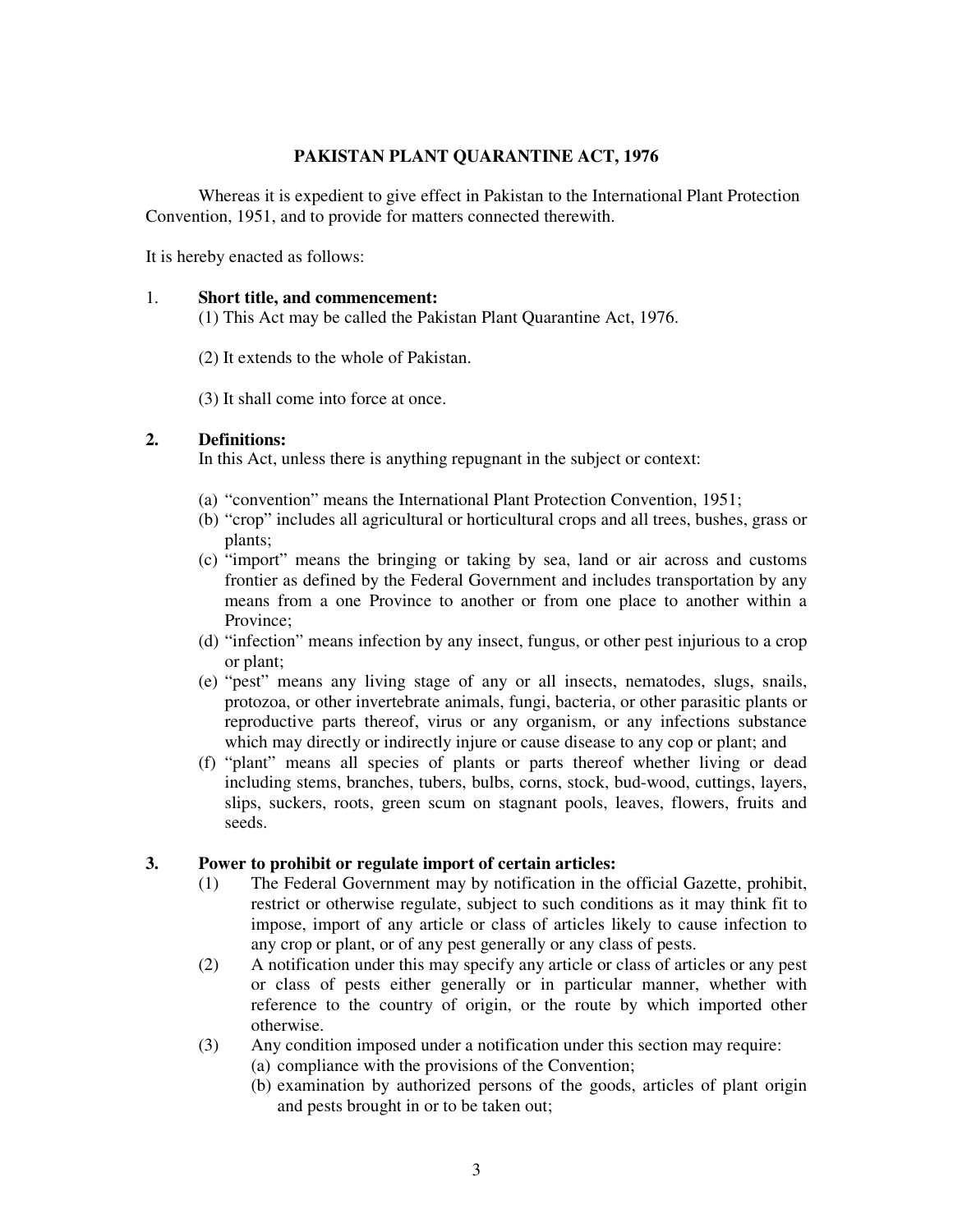- (c) obtaining of certificate of non-infection ; and
- (d) treatment or detention, confiscation and destruction of infected goods or articles of plant origin.

#### (4) **Operation of notification under section 3:**

A notification under section 3 shall operate as if it has issued under section 16 of the Customs Act, 1969 (IV of 1969), and the officers of customs shall have the same powers in respect of any goods, articles of plant origin or pests in respect of which such a notification has been issued as they have for the time being in respect of any article the importation of which is prohibited or restricted under the said Act, and all the provisions of that Act, shall have effect accordingly.

#### (5) **Goods and articles import or transportation of which prohibited not to be carried:**

When a notification has been issued under section 3, then not with standing anything contained in any other law for the time being in force, the person responsible for the booking of goods or parcels at any port, railway station, airport or other place:

- (i) where the notification prohibits import, shall refuse to receive for carriage at, or to forward, or knowingly allow to be carried by sea, air, land, rail or other carrier form that port, station airport or place anything of which the import has been prohibited; and
- (ii) where the notification imposes any condition upon, import, shall so refuse unless the prescribed documents showing that the conditions have been fulfilled are produced.

#### (6) **Penalty:**

Whoever contravenes or attempts to contravene any of the provisions of this Act, or of any rules made or notification issued thereunder, shall, without prejudice to any confiscation or penalty to which he may be liable under the provisions of the Customs Act, 1969 (IV of 1969), as applied by Section 4, be punished with fine which may extend to five hundred rupees and, upon any subsequent conviction, with imprisonment for a term which may to six months, or with fine which may extend to two thousand rupees, or with both.

#### (7) **Cognizance of offence:**

No court shall take cognizance of any offence under this Act except upon complaint in writing made by any officer authorized by the Federal Government in this behalf.

#### (8) **Indemnity:**

No suit, prosecution or other legal proceeding shall lie against any person for anything which is in good faith done or intended to be done under this Act.

#### (9) **Delegation of powers:**

The Federal Government may delegate to a Provincial Government, or to any officers or authority such Government, any of its powers under this Act insofar as it relates to the prohibition or restriction of bringing or taking or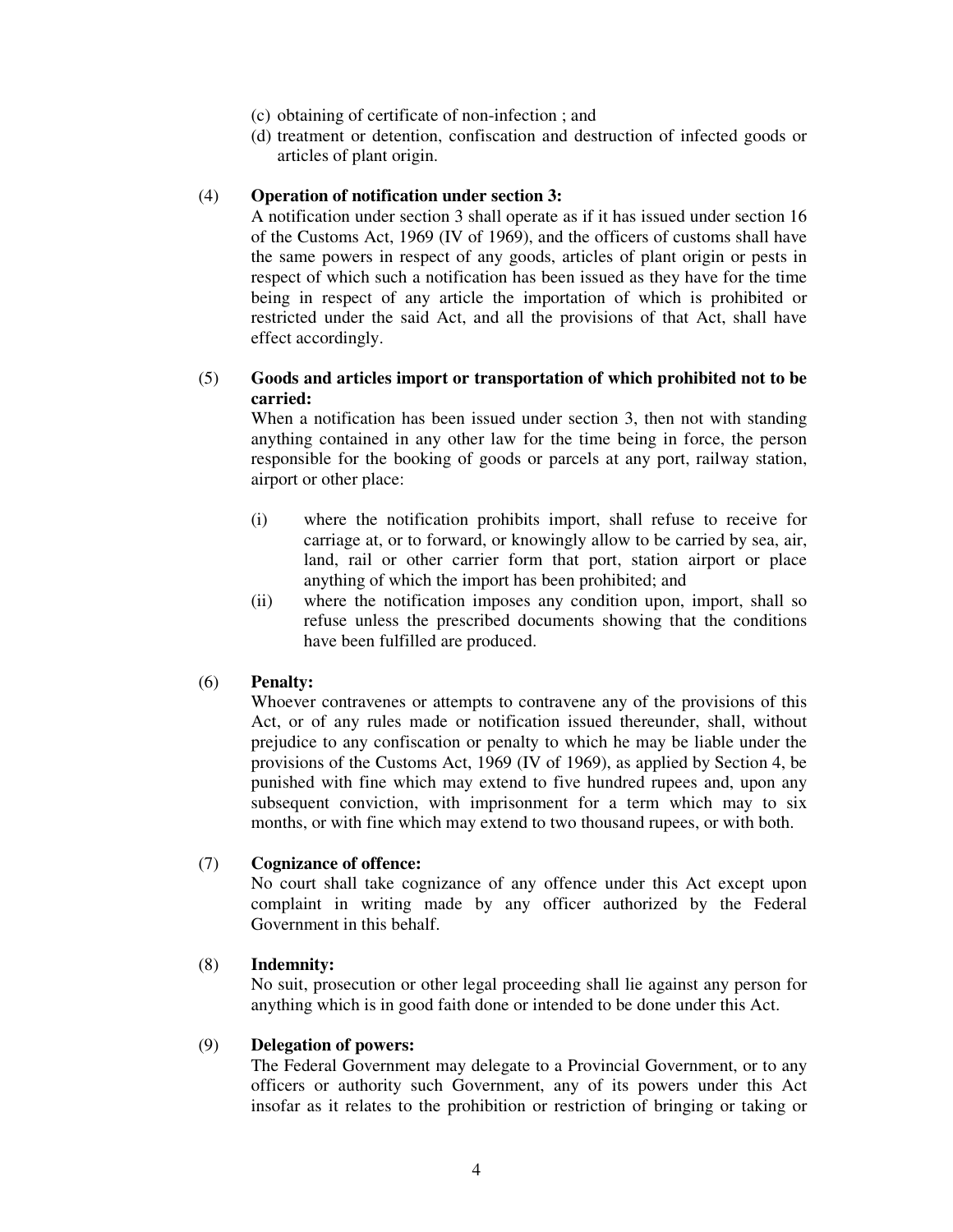taking into or out of any place form or to another within a Province or to the sale of goods or articles of plants origin imported in contravention of any of this provisions of this Act.

#### (10) **Power to make rules:**

- (1) The Federal Government, may by notification in the official Gazette, make rules for carrying out the purposes of this Act.
- (2) In particular and without prejudice to the generality of the foregoing power, such rules may provide for all or any of the following matters, namely:
	- (a) the method and manner of examination and treatment of goods and articles of plant origin likely to cause infection to any crop or plant;
	- (b) the form of certificate of non-infection;
	- (c) the documents to be produced before goods or articles of plant origin are accepted for carriage; and
	- (d) the fees to be levied under this Act.

#### (11) **Repeal:**

The Destructive Insects and Pests Act, 1914 (II of 1914), is hereby repealed.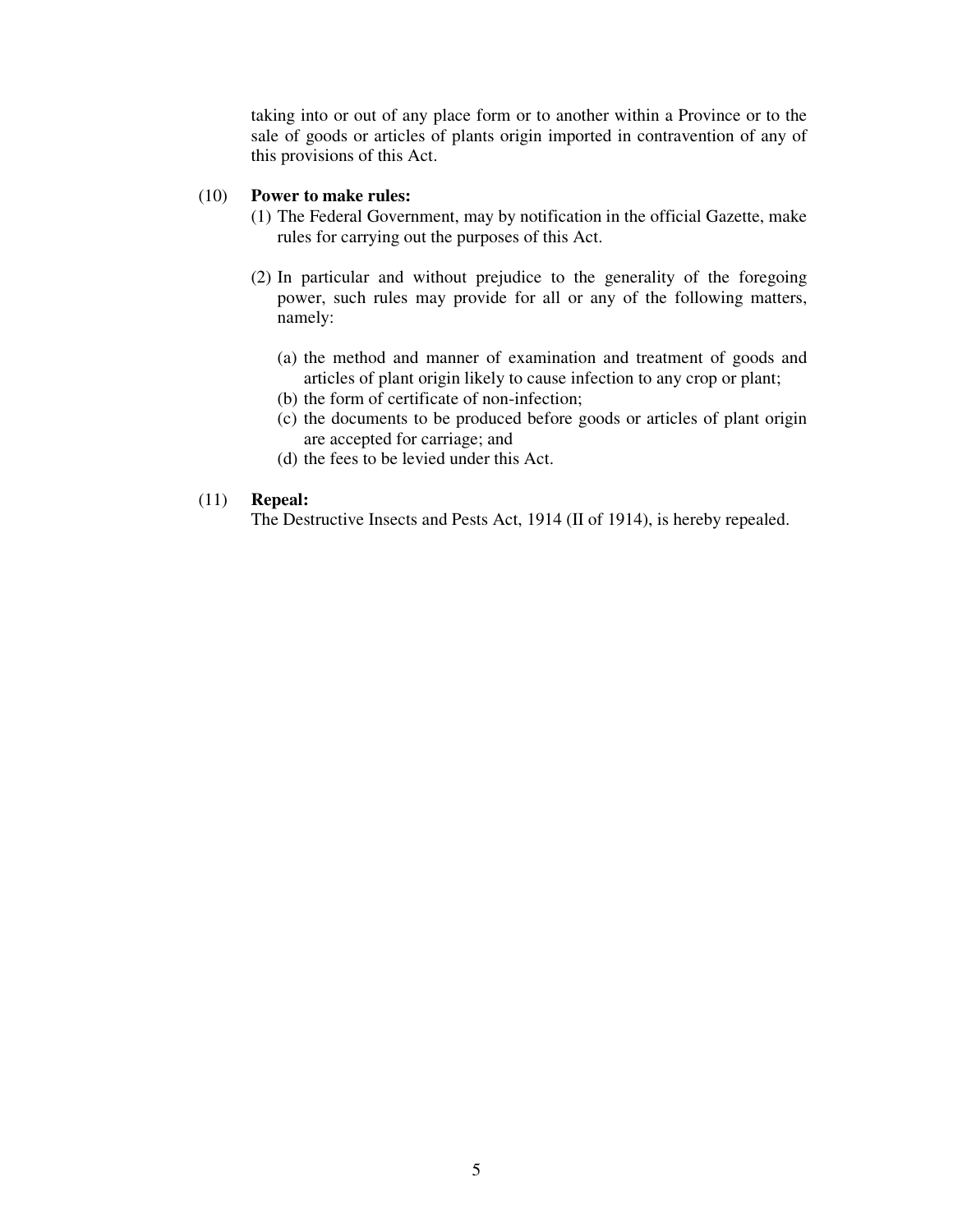#### GOVERNMENT OF PAKISTAN

### **MINISTRY OF FOOD, AGRICULTURE AND CO-OPERATIVES**

DEPARTMENT OF PLANT PROTECTION

(Plant Quarantine Division)



# **PAKISTAN PLANT QUARANTINE RULES, 1967**

# **(PLANT QUARANTINE)**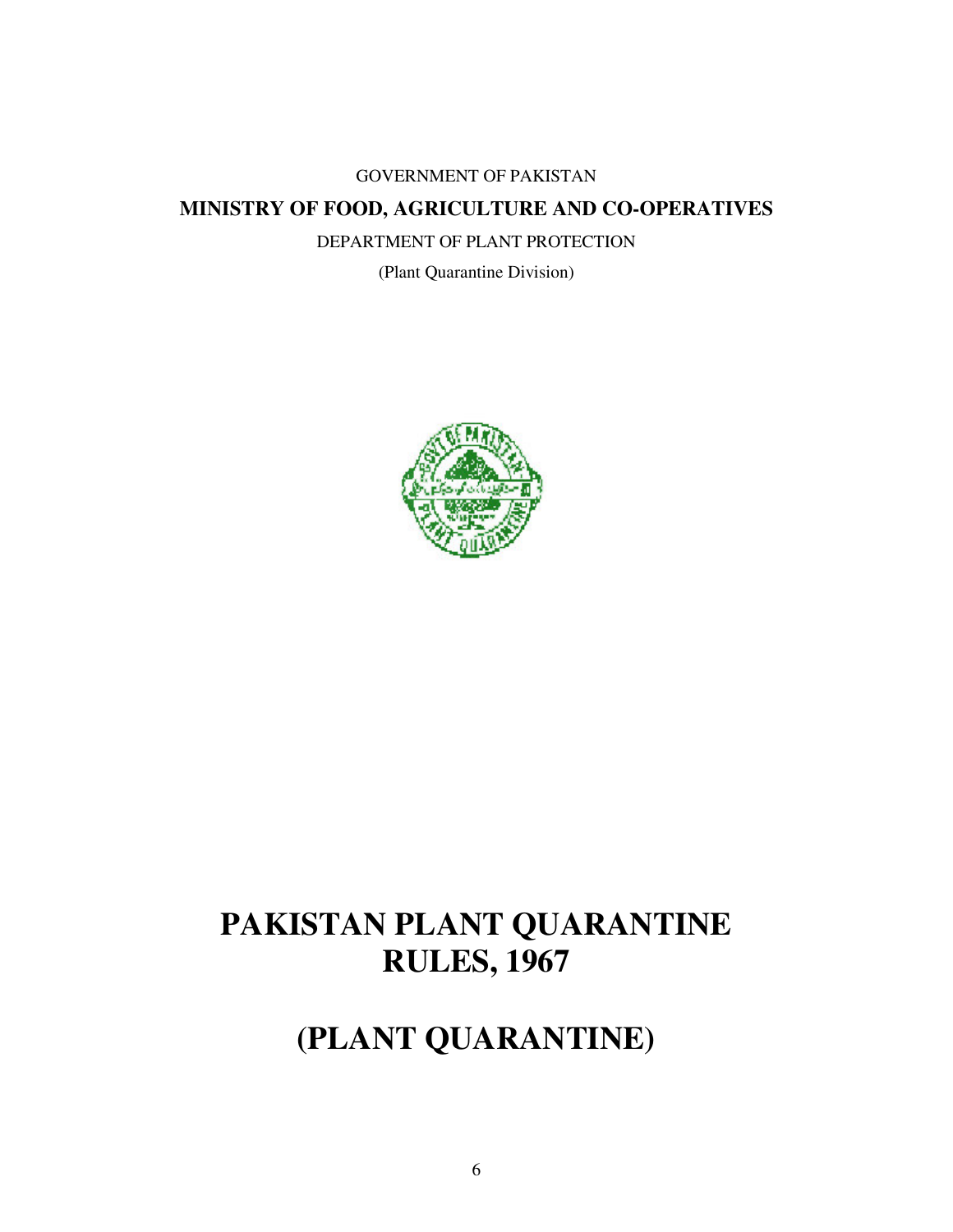#### **MINISTRY OF FOOD, AGRICULTURE AND CO-OPERATIVES**

#### **(Agriculture Division)**

#### Islamabad, the 2<sup>nd</sup> January, 1967

In exercise of the powers conferred section 3, sub-section (i) (ii) and (iii) and sections 4 and 5 of the Plant Quarantine Act, 1976 and in super session of rules, orders and notifications in this behalf, the Federal Government is pleased to make the following rules, namely:

- 1. (1) These rules may be called the Pakistan Plant Quarantine Rules, 1967.
	- (2) They shall come into force at once.

#### 2. **Definitions:**

In these rules, unless there is anything repugnant in the subject or context.

- (a) "act" means the Pakistan Plant Quarantine Act, 1976.
- (b) "american cotton" all cotton produced in any part of the Western hemisphere (North, South and Central America and adjoining islands);
- (c) "bale" means any pressed package of cotton of whatever size or density;
- (d) "cotton" includes ginned cotton and droppings, strippings, fly and other waste products of a cotton mill other than yarn waste, but does not include cotton seed or unginned cotton;
- (e) "department" means the Department of Plant Protection under Ministry of Food, Agriculture and Co-operatives (Agriculture Division);
- (f) "director" means the Director of the Department;
- (g) "disease" means any pathological abnormal condition of a plant caused by insects, mites, nematodes, protozoa, fungi, bacteria and viruses, recognizable by the presence of symptoms or of the organism inciting it;
- (h) "disinfestation or disinfection" means any scientific treatment applied for the purpose of destroying or reducing any infection or infestation that may occur on, in or amongst plant materials;
- (i) "exporter" includes any person who, whether as owner, consignor, agent to broker, is in possession of, or in any way entitled to, the custody or control of the plant;
- (j) "form" means a Form annexed to these rule;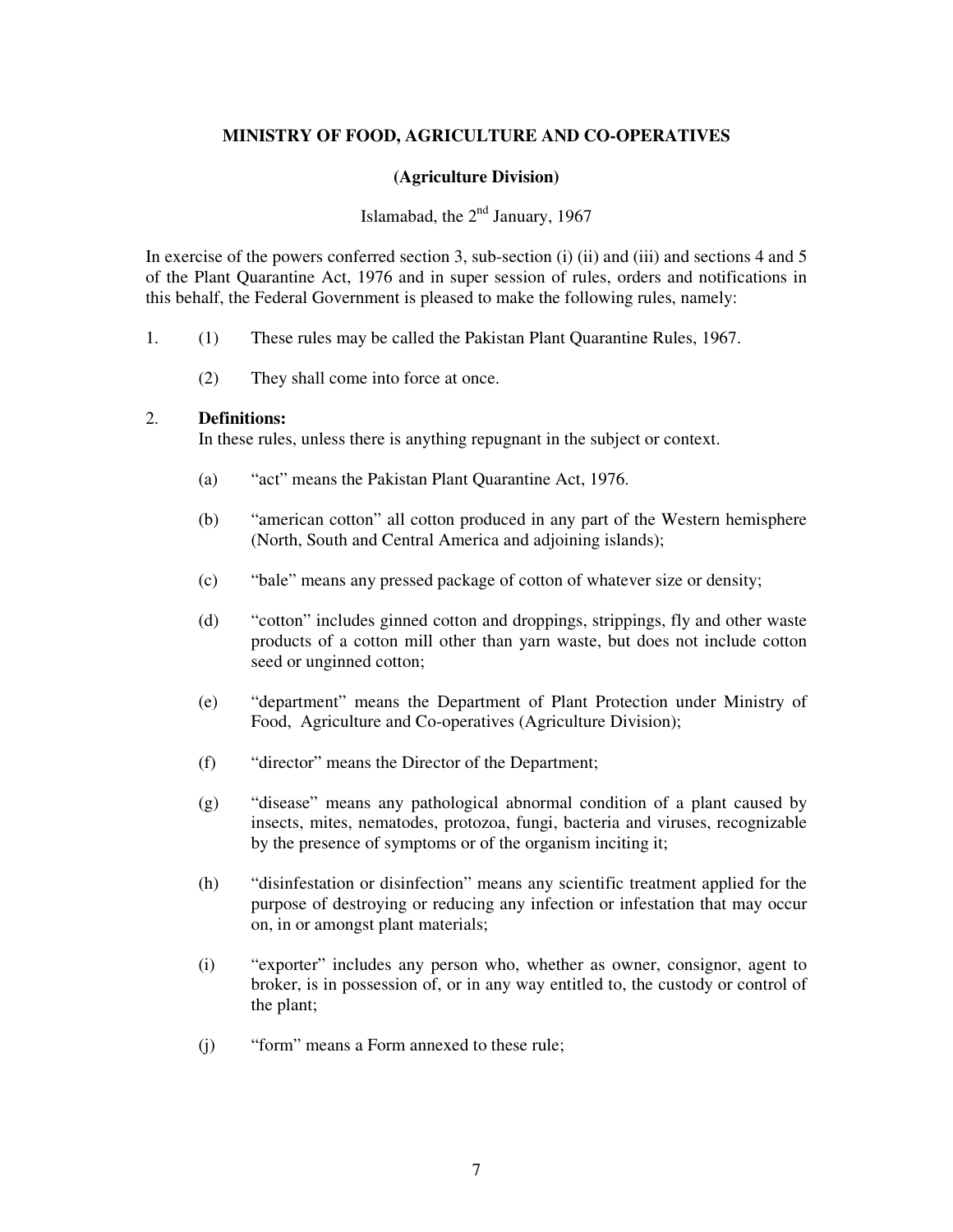- (k) "importer" means includes any person who, whether as owner, consignee, agent or broker, is in possession of, or in any way entitled to, the custody or control of the plant;
- (l) "official certificate" means a certificate of plant health granted by the appropriate officer or authority in the country or origin;
- (m) "plant pest" means any living animal or plant in any stage of its development known, suspected or liable to be harmful to the existence or growth of economic plants or to plant materials, whether by direct infestation or attach or by causing or spreading diseases in economic plants and known to infest land or waster, thereby preventing or obstructing its possible agricultural uses;
- (n) "plant or plant material" means all species of plants or parts thereof, whether living or dead, including stems, branches, tubers, bulbs, corns, stocks, budwood, cuttings, layers, slips, suckers, roots, leaves, flowers, fruits, seeds, seedling and any other product of plant origin which has not been processed, such as bark, husk and peelings;
- (o) "Plant Quarantine Officer" means any person authorized in writing by the Director to act on his behalf;
- (p) "Plant Quarantine Division" means the Plant Quarantine Division of the Department;
- (q) "prescribed port or point of entry" means the authorized routes, namely, Karachi Harbor, Karachi Airport, Lahore Airport, Lahore Railway Station, Waga (Lahore) border Jamrud (Peshawar) Land Border, Peshawar Airport, Chaman (Quetta) Land border, Quetta Airport or any other authorized land, sea air routes as may be declared by the Director;
- (r) "entomologist (Quarantine)" means the Entomologist (Plant Quarantine) of the Department;
- (s) "round bale" means a bale not exceeding 270 lbs. in weight; and
- (t) "square bale" means a bale exceeding 270 lbs. in weight.

(2) All provisions referring to plant or plant materials shall apply also to all packing material used in packing or wrapping such plant or plant material.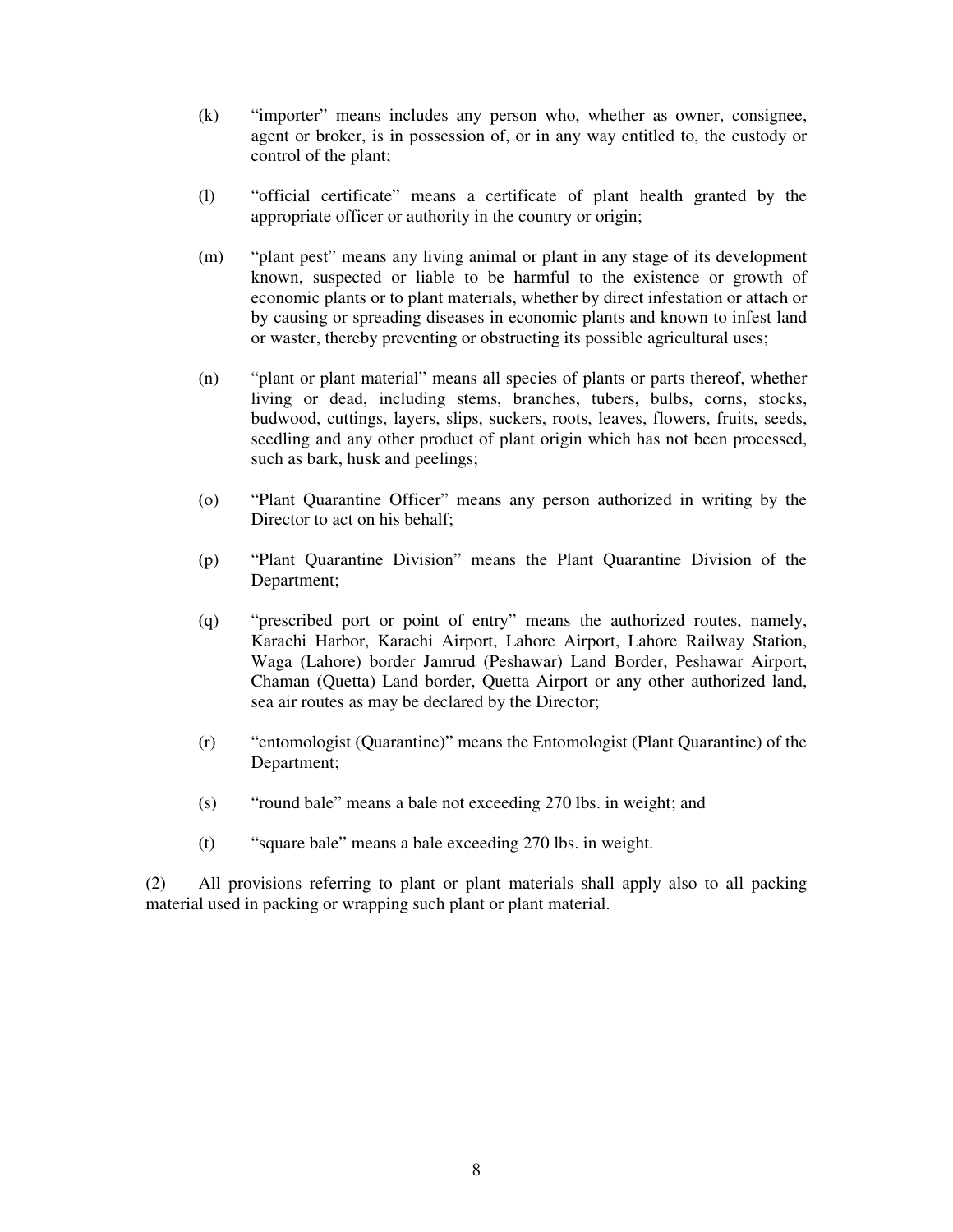#### **IMPORT**

#### **3. Import of Plant material:**

No person shall import any plant or plant material which may be a source be a source or medium of infestation or infection by diseases and pests destructive to agriculture or medium for the introduction of noxious weeds, except under a valid import permit obtained prior to such importation in Form I issued by the Director or the Entomologist (Quarantine) and except through the ports or points of entry.

#### **4. Plant material for which special permit is required:**

Not withstanding anything contained in rule 3, plant material likely to carry new complex of pests or diseases may be imported into Pakistan in limited quantities by special permit in Form I for the purpose of introducing new varieties and propagating stock from countries which maintain regular plant quarantine and inspection service.

Provided that the importation of all plant material falling under this category shall be made only through Karachi Harbour, Karachi Airport, and shall be subject to any restriction imposed on the permit to import the same.

#### **5. Application for permit to import plant material:**

- 1) Before any plant or plant material is imported, an application for permit shall be submitted to the Director or to the Entomologist (Quarantine).
- 2) All such applications shall be signed by the person who intends to import the pant or plant material or his duly authorized agent and shall specify:
- (a) the kind and quantity of plant or plant material;
- (b) the country and locality of origin;
- (c) destination;
- (d) the name and address of the consignor and the consignee;
- (e) means of transport;
- (f) the prescribed port or point of entry;
- (g) the prescribed for which the plant or plant material is proposed to be imported e.g., consumption propagation or processing.

#### **6. Notice of arrival by the importer:**

The importer shall inform the Director or the Plant Quarantine Officer, of the probable date of arrival of the plant or plant material at the prescribed port or point of entry and shall, on arrival of the plant or plant material, notify to the Director the number of the permit, name of ship or vessel, date of arrival, country of origin and locality where grown, and the character and quality of the plant or plant material.

#### **7. Refusal and revocation of permits:**

A permit to import plant or plant material may b revoked if, in the opinion of the Director or the Entomologist (Quarantine), the importer has willfully contravened any provision of these rules or there is reason to believe that the plant or plant material will be imported in violation of the provision of these rules.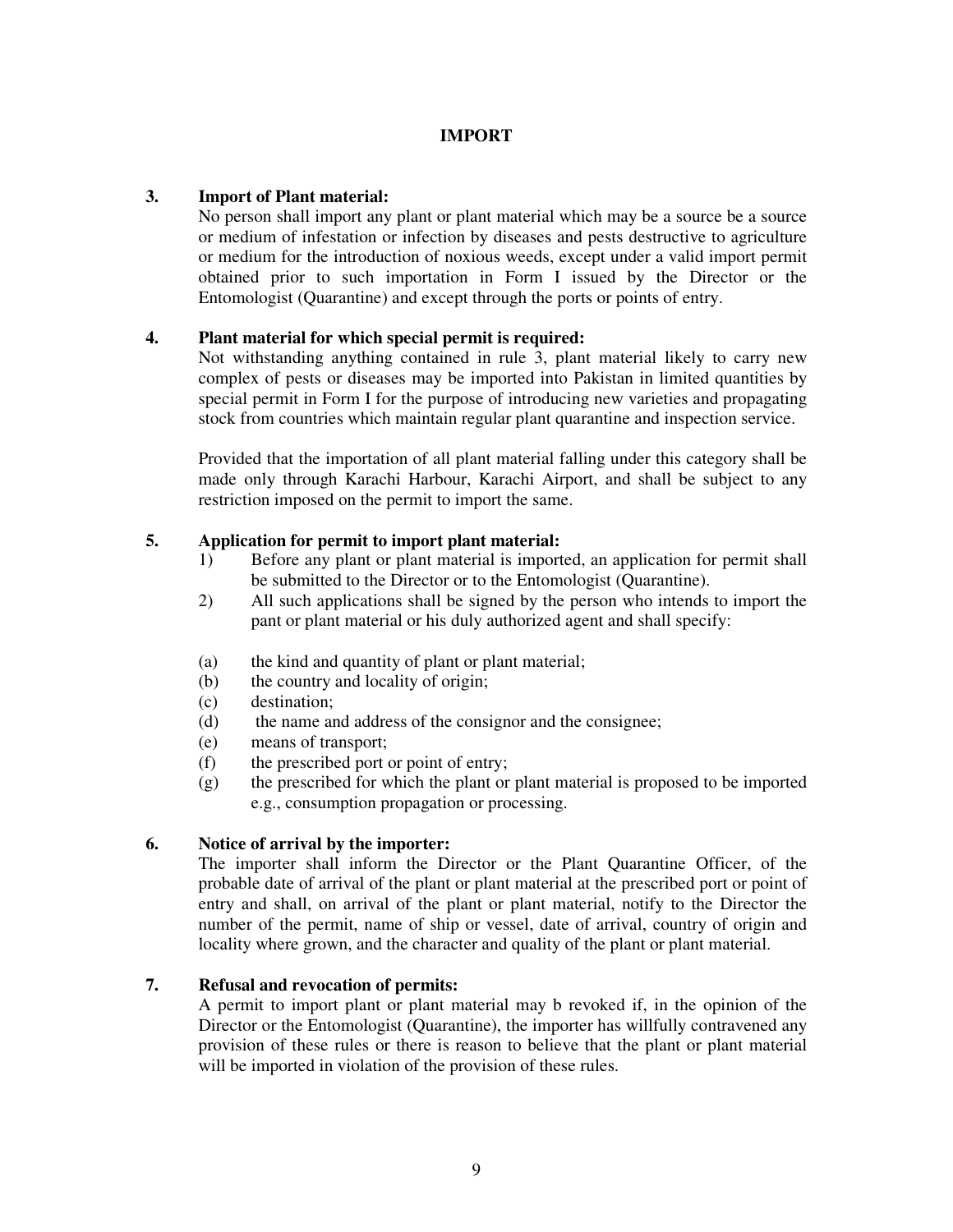#### **8. Foreign Certificate of Inspection:**

- (1) A plant or plant material the shipment of which originates from a country maintaining a plant quarantine service shall be accompanied by an official certificate.
- (2) In the case of countries which do not maintain a plant quarantine service, the certificate of inspection of the plant or plant material must be accompanied by a declaration of ht exporter or shipper concerned to the effect that the plant or plant material does not originate from a place where injurious insects or plant diseases were prevalent and has not been kept or stored in places infested with injurious insects or infested by diseases and plant pests, and that all treatment, fumigation, disinfestation required prior to shipment has been done under technical supervision.
- (3) Persons who import any plant or plant material shall submit the official certificate of the declaration of the exporter or shipper to the effect mentioned in sub-rule (2) to the Plant Quarantine Officer for his perusal and records but this will, however, not preclude inspection by the Plant Quarantine Officer, if deemed necessary.
- (4) The shipper or consignee shall submit an affidavit to the Plant Quarantine Officer to the effect that the required official certificate or declaration mentioned in sub-rule (2) will be presented within 30 days from the receipt of the shipment.
- (5) Shipments arriving without a valid official certificate or declaration mentioned in sub-rule (2) and without permit shall either be confiscated and destroyed after making an order in Form II or returned to the port of origin at the expense of the importer.
- (6) Shipments arriving at any prescribed port or point of entry accompanied with an official certificate or declaration but without import permit or vice versa may be released at the Director's discretion after post-entry examination and issuance of an import permit.
- (7) Small consignments of plant or plant material brought as passenger's accompanied or unaccompanied baggage with or without official certificate or declaration and import permit may be released only if they conform to the requirements of these rules and after examination by the Plant Quarantine Officer and issuance of an import permit.

#### **9. Freedom of plant material from San, Soil or Earth:**

An imported plant or plant material shall be free from sand, soil, saw dust or earth and the plant roots, rhizomes and tubers shall be washed thoroughly when possible repacked in such sand, soil earth as is certified by the duly authorized officer of the exporting country to have been sterilized and rendered safe.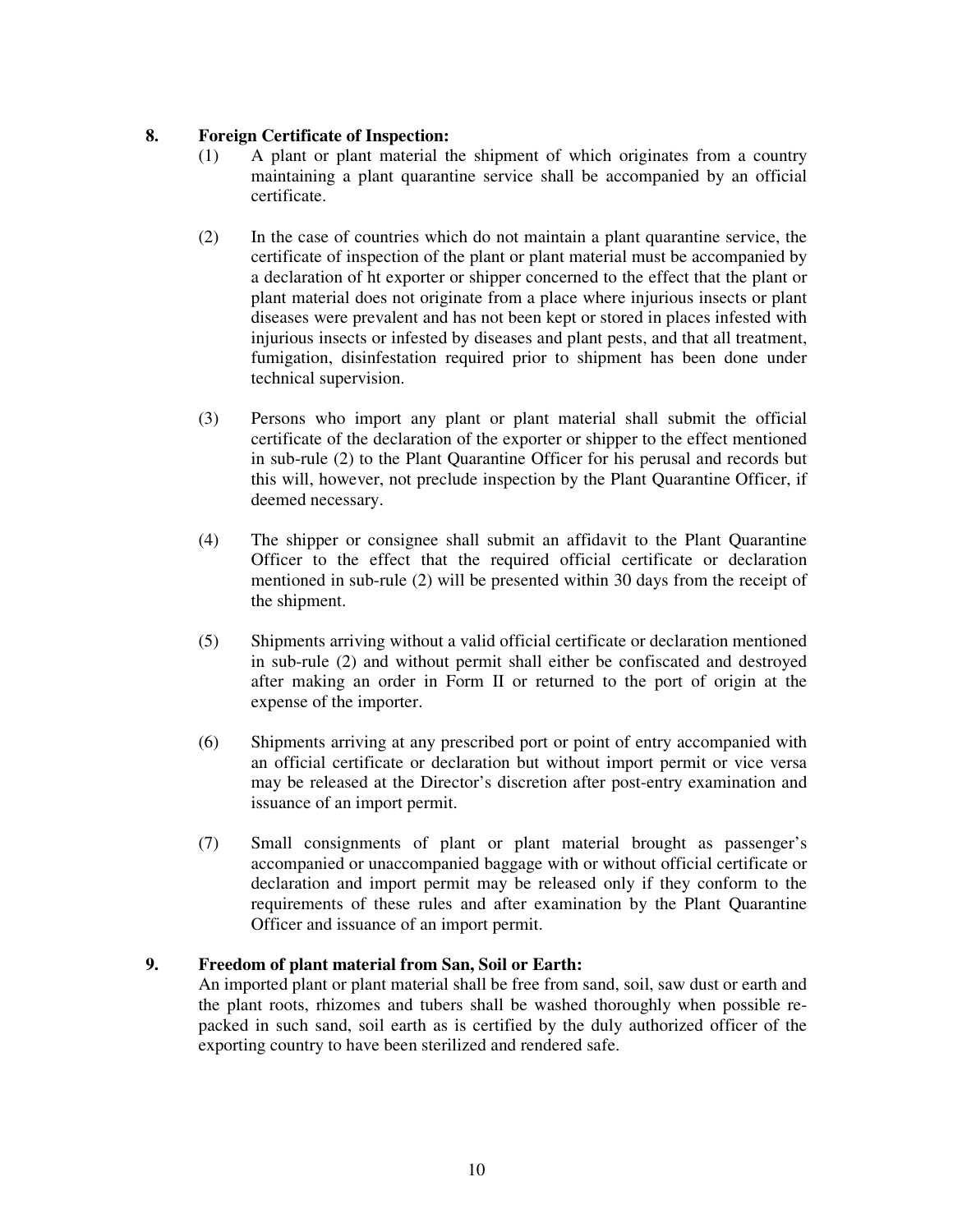#### **10. Packing material:**

All packing material employed in the importation of nursery stock and other plants, including any material of plant origin used for packing purposes, shall be examined and approved by the Plant Quarantine Officer as to their safety for such use.

#### **11. Plant material imported by post:**

Plant or plant material imported through the post shall be inspected by the Plant Quarantine Officer upon notification or their presence at the Post Office. The plant or plant material shall be handled in the same manner as those coming through authorized routes and may be released or confiscated after inspection and treatment through the Postal authorities.

#### **12. Importation of insects and other animals, pests , plant diseases and cultures for scientific and allied purpose:**

(1) No person shall import from any country any harmful, living insects, animals, birds, fungi, fungal cultures, obnoxious weed plants or their propagating material except in accordance with the following provisions, namely:

Any living stage of the numerous small invertebrate animals elongated invertebrates lacking appendages, commonly referred to as worms, for example, nematodes, any form of protozoa; any form of fungi such as rusts, smuts and moulds, any form of bacteria; any form of viruses, or any form of similar or allied organisms which may directly or indirectly affect, injure or cause disease in plants, unless:

- (a) the proposed importation is to be used for scientific, educational, commercial or industrial purposes only;
- (b) an application is submitted to the Director stating the names and addresses of the consignor and consignee, the scientific name of pests or diseases, the institution or place of origin, quantity, number of containers, the purpose by whom or the institution where the material will be used;
- (c) the importation is only to the routed through Karachi harbour, and Karachi Airport.
- (d) the forwarding label issued with the permit designating the route through which the importation is permitted has been forwarded by the importer to the shipper and attached to the outside of each consignments; and
- (e) every importer authorized under this sub-rule is subject to inspection at the prescribed port or point of entry and may be held for further examination and refused entry or destroyed if, in the opinion of the Plant Quarantine Officer, such importation is found to include insects or other organisms not specifically covered by the permit.
- (2) No person shall import exotic beneficial insects, birds, animals both vertebrate and invertebrate (Mollusca, Crustacea Myriopoda, Insecta) for scientific, educational, industrial or medicinal purpose except under, and in accordance with the terms of or an authority from the Director.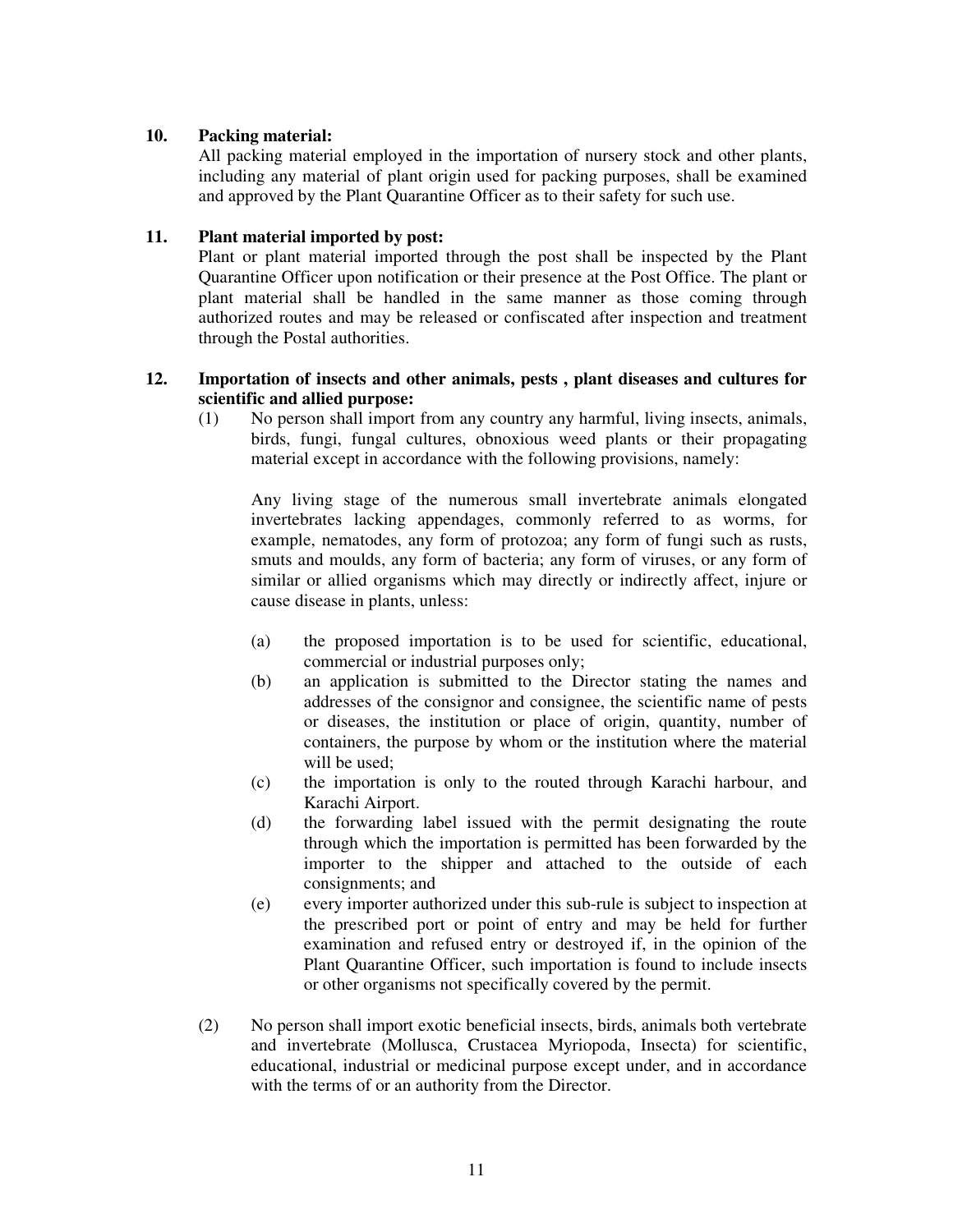(3) No person shall import useful exotic plant species including useful microorganisms and their propagating materials unless he has obtained the prior permission of the Director and the articles imported are covered by an official certificate.

#### **13. Jurisdiction Authority of Quarantine Officer:**

- (1) Were on inspection, any imported plant or plant material is found to be infested or infected with any plant pests or diseases the plant or plant material and containers thereof shall be destroyed in the presence of the Plant Quarantine Officer or returned to the shipper after treatment, at the discretion of the Director, and where any carrier is found to be infested with ant pests or is suspected to be so infested it shall be treated to the extent and in the manner deemed necessary by the Plant Quarantine Officer. When any action is necessary due notice shall be given to the owner or his agent and any risks associated with such treatment shall be the responsibility of the owner.
- (2) No person shall obstruct an Officer of the Department in the due discharge of his duties; and no person shall refuse to permit the making of any examination required under these rules or refuse to carry out the instructions of an Officer relative to the effective control of any insect, pests and diseases.

### **IMPORT RESTRICTIONS OR PROHIBITIONS**

#### **14. Potato:**

- (1) Potatoes shall not be imported into Pakistan by any means from any country, where the three serious pests, namely, Black wart (**Synchytrium endobioticum**), Golden Nematode (**Globodera rostochiensis**), Colorado potato beetle (**Leptinotarsa decemlineata**) have either been prevalent or reported to have occurred unless they are accompanied by official certificate from the country of origin declaring that the crop from which the consignment is derived was not grown in the vicinity of unhealthy potato crops and was inspected by a duly authorized official Phytopathological Service of the country of origin and found free from all injurious insect, pests and diseases mentioned above was recorded within 2 kilometers radius of the place where the potato crop was grown during the past twelve months.
- (2) In order to guard against the importation of the pests and diseases mentioned in sub-rule (1), the Director shall take the following precautions, namely:
	- (a) as far as possible, import only of seed potato resistant to wart disease shall be permitted;
	- (b) the importation of seed potatoes shall be permitted from those countries where the aforesaid pests and diseases are not present;
	- (c) import only seed potatoes certified by the Phytopathological Service of the exporting county to have been produced in areas within the country free from the pests and diseases shall be permitted;
	- (d) seed consignments should be free from shoots, leaves, roots and soil sticking to tubers;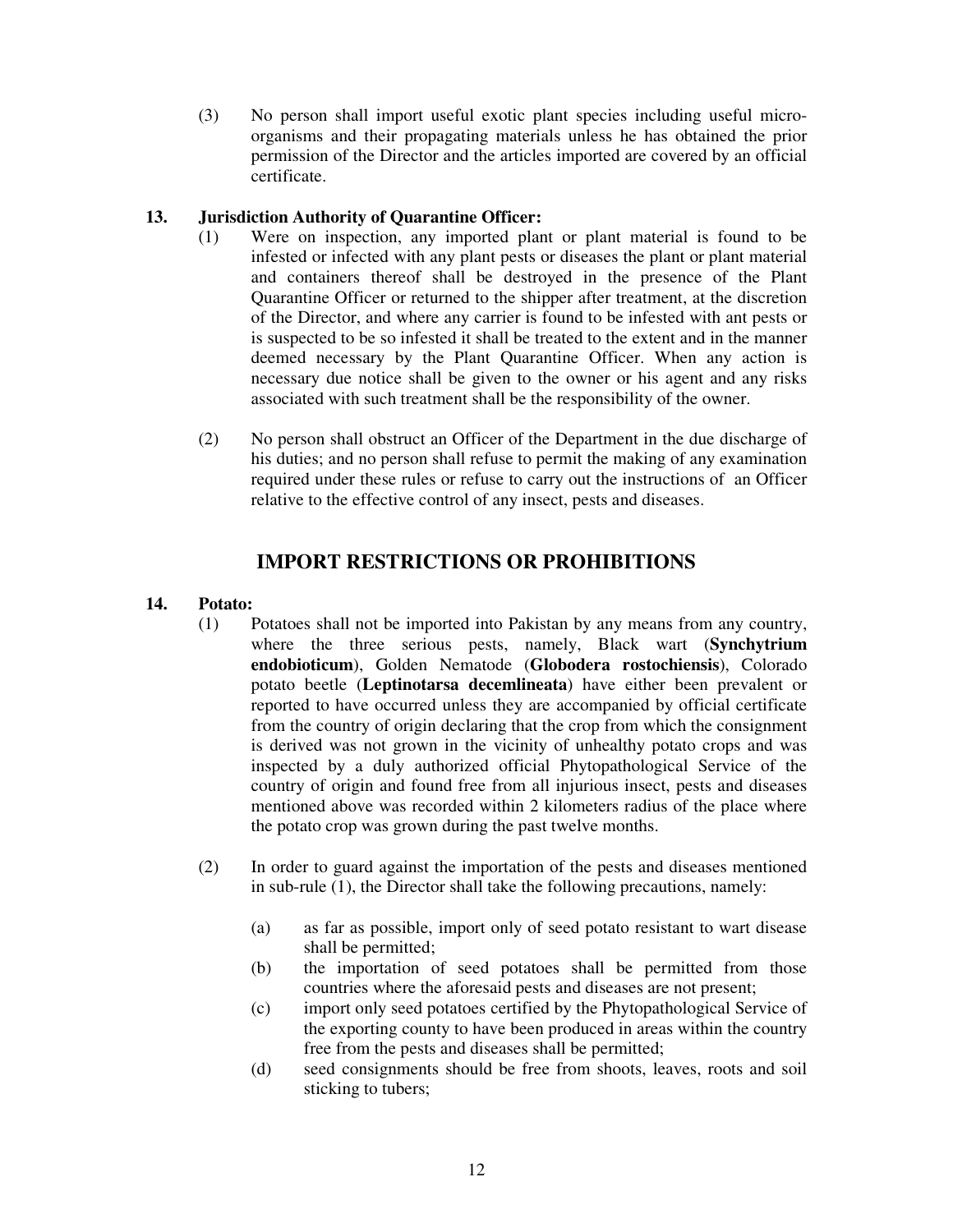- (e) import of potato seeds should be restricted only to certified seed free from virus diseases except virus X; and
- (f) import of shoots, leaves and green parts of potato shall not be permitted.

#### **15. Rubber:**

- 1) Any plant of the Hevea shall not be imported into Pakistan, unless:
	- (a) the importation is made for scientific purposes;
	- (b) written permission has been granted for each consignment of plants by the Department and the importation is in accordance with such special conditions as may be imposed by the Director or the Entomologist (Quarantine) in granting such permission;
	- (c) the plant has been disinfected and freed of any original soil in the country of origin and is free from pests and diseases, and consignment of plants is accompanied or covered by an official certificate specifying clearly that the above requirements has been fulfilled; and
	- (d) each consignment is addressed to the Director or any person authorized by him.
- 2) The importation into Pakistan of any plant of the genus Hevea capable of further growth or propagation (excluding seed) is prohibited from the American tropics or from any other country in which South American leaf blight (**Dothidella ulei**) is present, unless, in addition to the requirements of sub-rule (1), such plant has been grown for an adequate period at a plant quarantine station for Hevea at a place approved by the Director and situated outside the American tropics and any other country in which South American leaf blight (**Dothidella ulei**) is present, and each consignment of such plats is accompanied or covered by an official certificate to the effect that the above requirements have been fulfilled, and signed by the Officer-in –Charge for such quarantine station.
- 3) The importation into Pakistan of any seed of any plant of the genus Hevea is prohibited from the American tropics or from any other country in which South American leaf blight (**Dothidella ulei**) is present unless, in addition to the requirements of sub-rule (1), such seed, having been examined and again disinfected at a place approved by the Director and situated outside the American tropic and any other country I which South American leaf blight (**Dothidella ulei**) is present, has been repacked with new packing materials in new containers and unless each consignment of such seed is accompanied or covered by an official certificate to the effect that the above requirements have been fulfilled and signed by the Officer-in- charge of these operations.
- 4) The importation into Pakistan of any plant or plant material of the genus Hevea not capable of further growth or propagation (such as fresh or dried herbarium specimens) is prohibited, unless, in addition to the requirements of clauses (a), (b) and (d) of sub-rule, (1), the Director is satisfied that such plant or plant material is required for a legitimate special purpose and that such plant or plant material has been sterilized in the country of origin by a method satisfactory to the Director.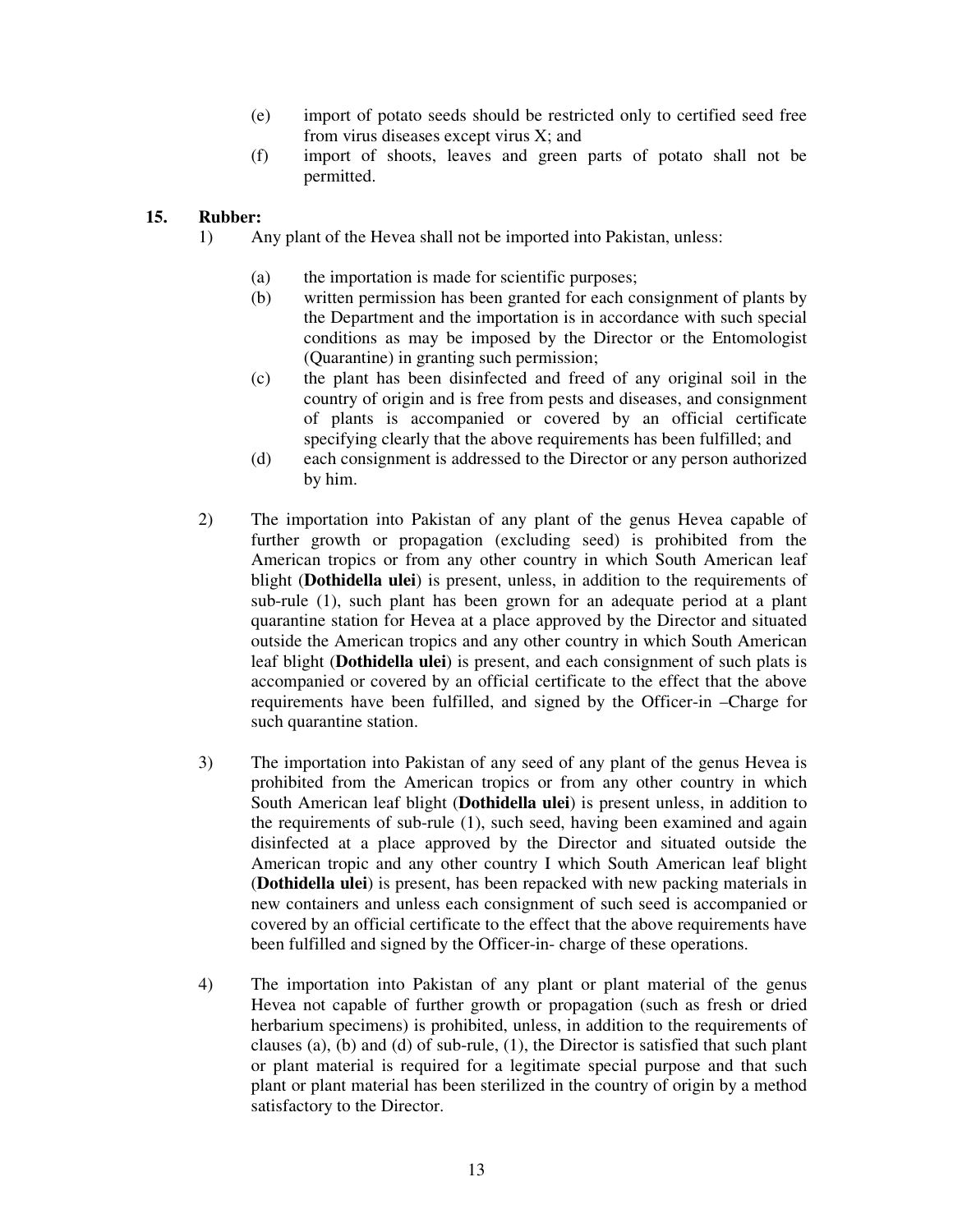- 5) The importation into Pakistan of any plant or plant material other than the genus Hevea, capable of further growth or propagation and originating in the American tropic or in any other country in which South American leaf blight (**Dothidella ulei**) is present, is prohibited unless written permission has been granted for each consignment of such plant or plant material by the Director and the importation is in accordance with such special conditions as may be imposed by the Director in granting such permission.
- 6) The Department shall ensure that any plat of the genus Hevea imported through it for further growth or propagation is grown under control for such periods as will ensure that it is free from all pests and diseases before it is released.
- 7) All budwood and other propagation material of Hevea rubber shall be dusted with sulphur before shipment and the budwood shall be dipped in a Mercuric Chloride Solution for a brief period immediately before use to eliminate **Cidium hevea**, and immediately after dipping the budwood shall be washed throughly in running water. (A solution suitable for this purpose consists of 0.2 per cent mercuric chloride in 50 per cent methyl (or ethyl) (alcohol).
- 8) All the imported propagating material not used for budding and the packing material imported with it shall be destroyed by burning.

#### **16. Sugarcane:**

Importation of sugarcane is prohibited provided that the Director may authorize the importation of small quantities of plant or plant material, subject to the following conditions:

- i) that the importation is made for scientific purposes;
- ii) that the imported planting material is grown at a recognized post entry quarantine station for an adequate period before release for large-scale planting; and
- iii) that the usual official certificate accompanying the consignment should bear an additional declaration to the effect that the planting material was inspected in the field and was found to be free from injurious pests and diseases and particularly from the following diseases, namely, Sugarcane Mosaic virus, Sugarcane Fiji disease virus, Pine apple disease (**Ceratocystis paradoxa**) Sereh disease, gummosis, (**Xanthomonos vasculorum**), ratoon virus and grassy shoot virus.

#### **17. Tobacco:**

Unmanufactured tobacco, either raw or cured, shall not be imported into Pakistan unless, in addition to the usual official certificate required, it is accompanied by an additional declaration that it is free from **Ephestia elutilla** or that the pest does not exit in the country of origin. The import of tobacco seedlings is prohibited seed should be accompanied with the usual official certificate which must also declare that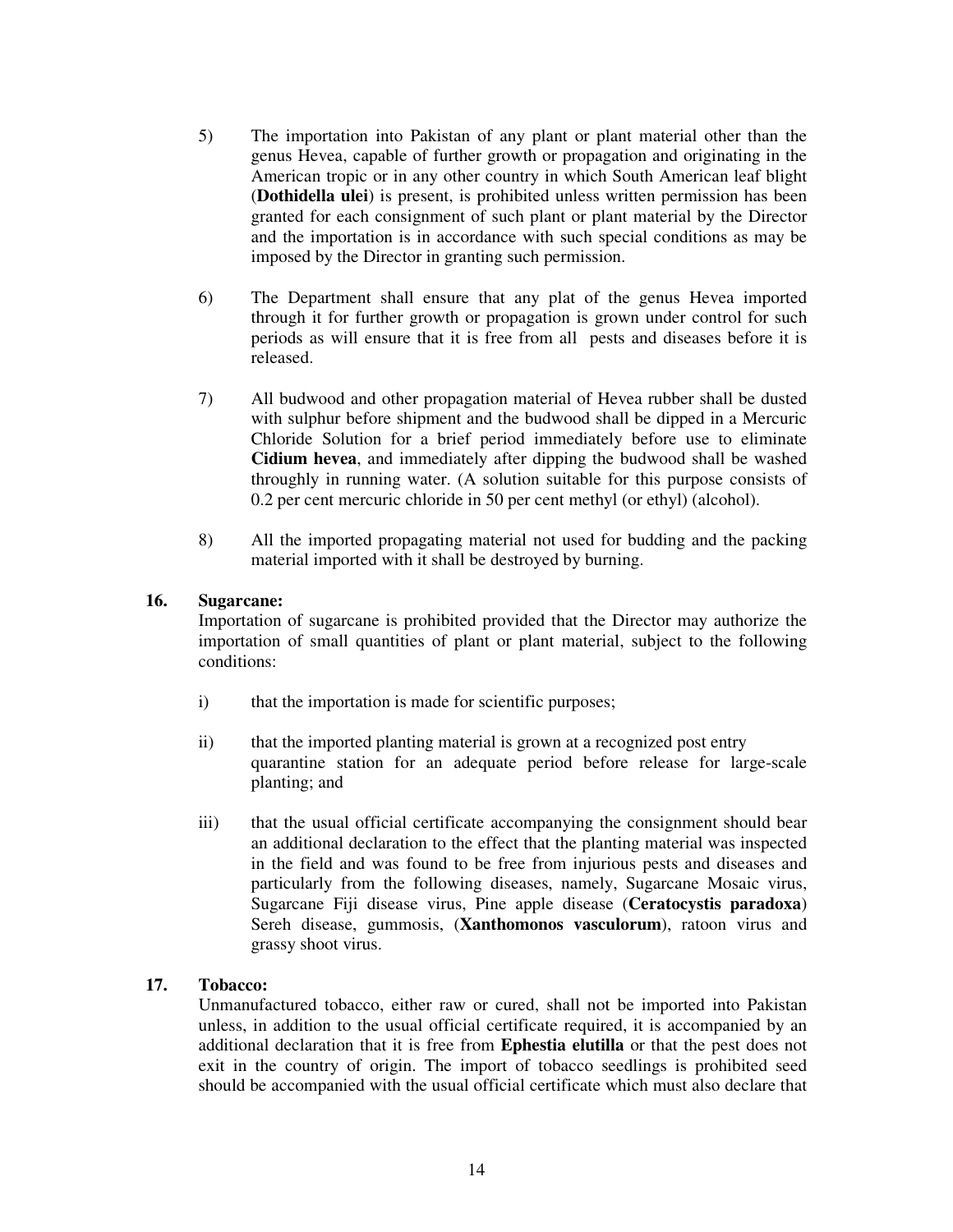the seeds have been treated by immersion for 15 minutes in 0.1% solution of silver nitrate.

#### **18. Citrus Plants:**

Citrus plant and cutting shall not be imported into Pakistan unless, in addition to the general requirements under rules 3 to 6, the following conditions are fulfilled:

- i) the importation is made for scientific purpose;
- ii) the imported plants or cuttings are grown at a recognized post entry quarantine station for a period adequate to ensure their freedom from virus diseases; and
- iii) the usual official certificate bears an additional declaration to the effect that the plants are free from Malsecco caused by **Deuterophoma tracheiphila** and that the disease does not exist in the country in which they are grown.

#### **19. Coffee Plants, seeds and beans:**

coffee plants, coffee seeds and coffee beans shall not be imported into Pakistan except with the special permission of the Director, who shall take all measures necessary to ensure that such coffee plants, seeds or beans as are permitted by him are free from plant diseases and injurious insect pests.

Provided that this prohibition shall not apply to roasted and ground coffee.

#### **20. Banana:**

Importation of banana suckers and fruits prohibited from South West of India and any other country where the diseases have been reported to have occurred to prevent the spread of Bunchy Top virus disease and Panama disease due to the fungus (**Fusarium oxysoporum var.**)

#### **21. Coconut:**

Importation of coconut plant or plant material into Pakistan is prohibited from Caribbean area, Jamaica, Haiti, Florida, Ghana, Togoland, Philippines, British Guiana, West Indies, South India, Guam and any other areas where the following diseases of obscure origin are known to occur:

- (a) Red Ring (Aphelenchoides cocophilus);
- (b) Lethal Yellowing;
- (c) Kaincope disease;
- (d) Cadang cadang;
- (e) Bronze leaf Wilt;
- (f) Root (Wilt) disease;
- (g) Guam coconut disease.

But its from other countries can be made subject to the following conditions:

- i) importation of coconut materials shall under permit be made only in small quantities, restricted to unsprouted nuts from which the perianth has been removed.
- ii) the seed nuts shall be accompanied by an official certificate from an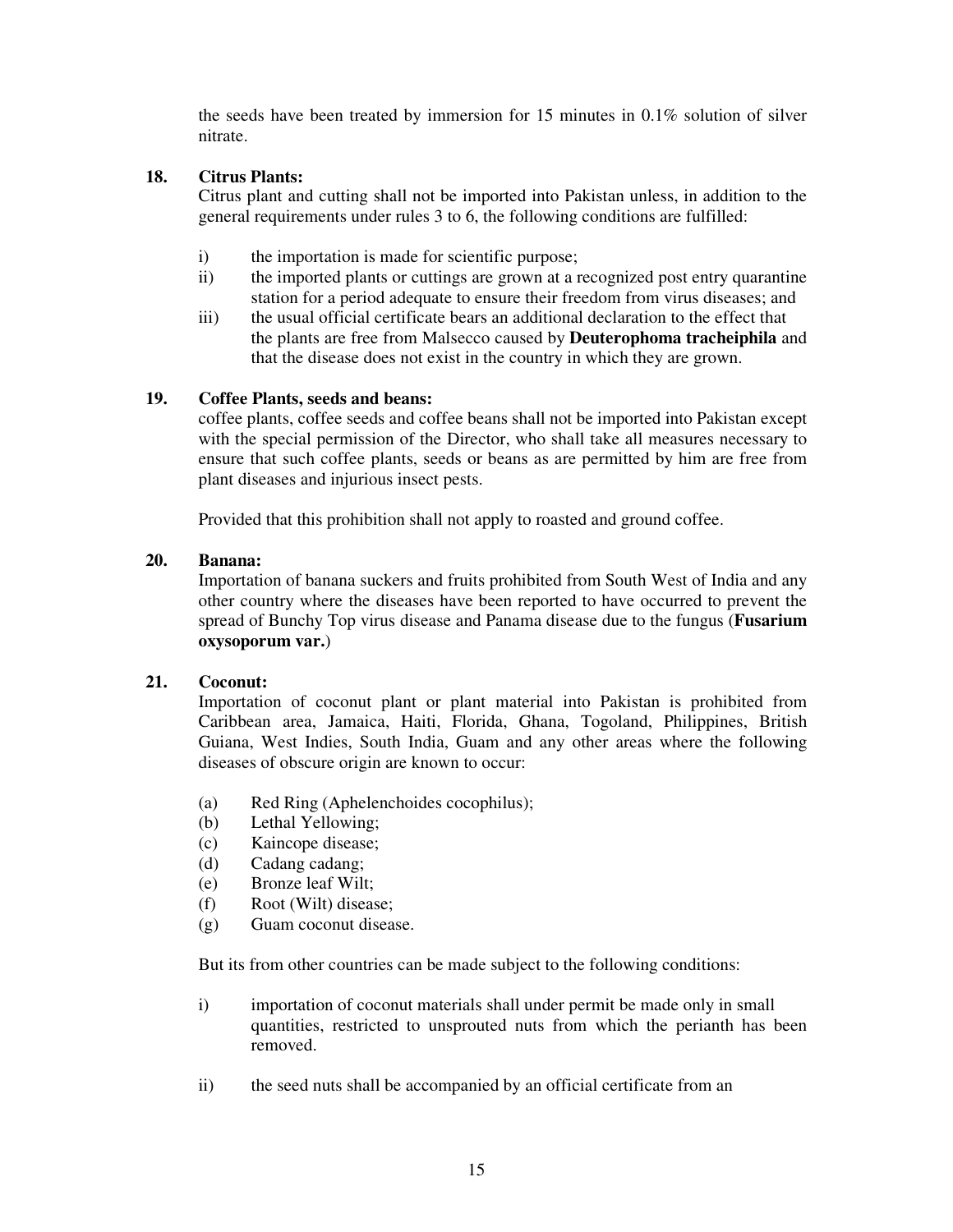appropriate authority in the country of origin that the seeds come from trees showing no signs of diseases'

- iii) upon arrival, the seeds shall be fumigated or treated by any other method considered appropriate by the Director to remove the risk of introducing insects; and
- iv) the importation seed nuts shall be planted in individual containers in isolated quarantine for a period of one year. Any diseased seedlings, together with containers and planting media shall be burnt.

#### **22. Groundnut:**

Importation into Pakistan of groundnut seedling from U.S.A., U.S.S.R., West Indies, and China is prohibited to prevent the introduction of groundnut (Puccinia arachidis), (Sphaceloma arachidis) and other posts. Decorticated seeds may, however, be imported only under permit and usual official certificate.

#### **23. Maize:**

Importation into Pakistan of seedlings from Canada, U.S.S.R., U.S.A., Mexico, Porto Rico and Italy is prohibited but the seeds may be imported under permit and if the consignment is accompanied with official certificate stating that the crop was not infected by (Xanthomonas stewart).

#### **24. Tea:**

Importation into Pakistan of the tea vegetative material from as area where the disease caused by **Exobasidium reticulatum** is know to occur (Japan) and from any county where phloem necrosis virus exists (Ceylon) is prohibited. Tea seed can be imported only under permit and shall be accompanied by an official certificate as well as by a certificate of field inspection. In addition, these shall be treated, before their shipment and after arrival, with an appropriate fungicide and insecticide.

#### **25. Allium spp.**

Plants and bulbs of onion, garlic, shallot, leek and chive shall not be imported into Pakistan unless these are certified as free from smut disease (Urocystis caepulae).

26. Cocoa and Theobroma spp. Cocoa and other Theobroma spp. (including seed in the unmanufactured state) may be imported for research and propagation by Government controlled institutions only from countries other than Africa, the West Indies and Ceylon. The consignment shall be accompanied by a consignor's certificate stating fully the origin of the plants. Official certificate shall certify that they were inspected and found free of Pod rot (Monilia rorei) mealy pod (Treachysphaera fructigena) and witches broom (Marasmius perniciosus) and that swollen shoot and other virus diseases do not occur in the country of origin. Plant are subject to inspection and fumigation at the prescribed port or point of entry.

#### **27. Soil and Rooted Plants:**

The imported into Pakistan of soil or any other unsterilized rooting media such as compost, humus or forest litter, capable of carrying pathogens is prohibited.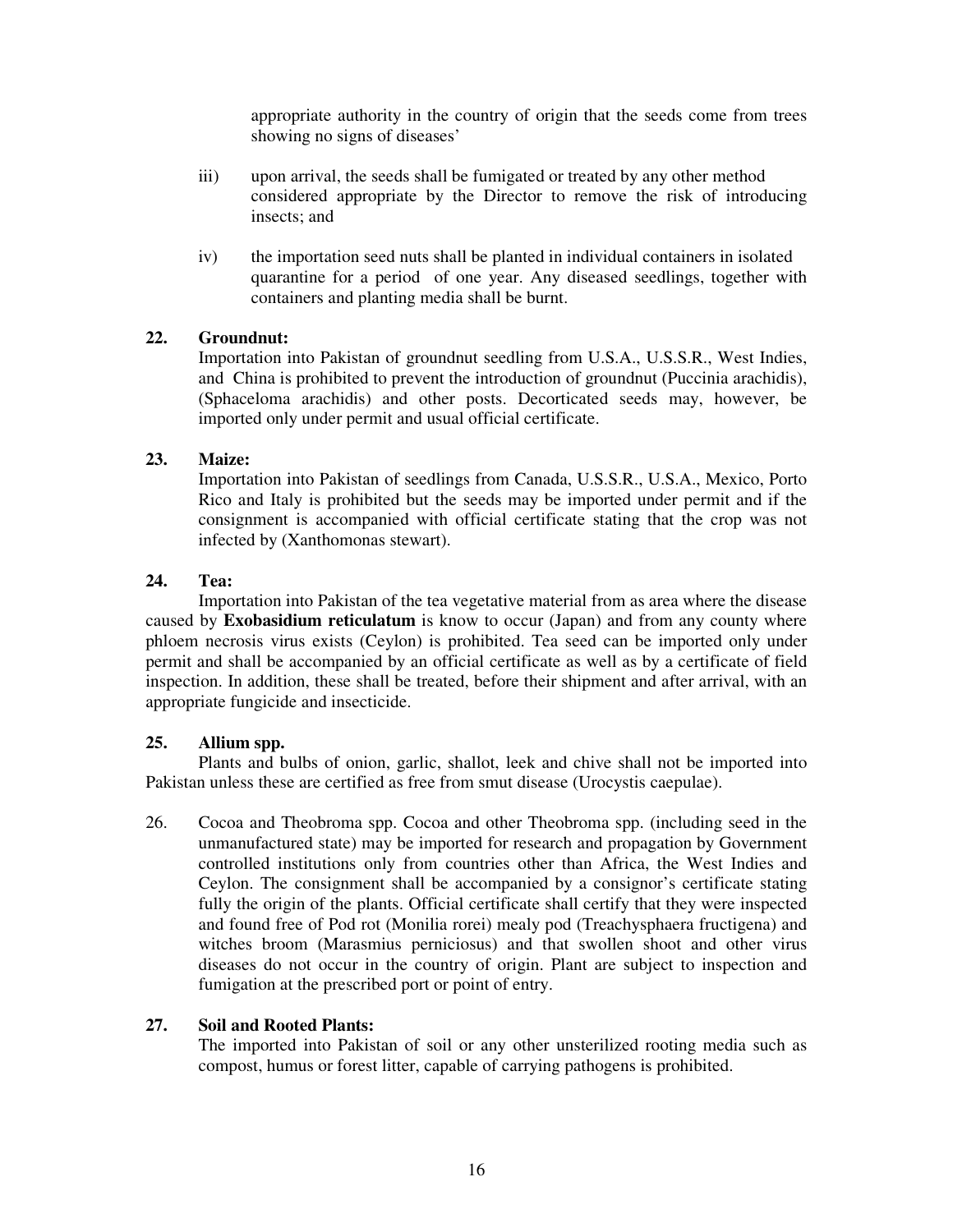#### **28. Cotton:**

- (1) Unginned cotton shall not be imported into Pakistan.
- (2) Cotton seed shall not be imported save for experiment purposes by officer in Pakistan authorized in this behalf by the Central Government at the ports of Karachi and shall not be imported in quantities exceeding one pound in weight in any one consignment and shall be fumigated at the port of entry with an appropriate fumigant;

Provided that if the cotton seed is accompanied by a certificate from the Government Entomologist of the country of origin to the effect that the seed and its container have been treated in such a way as to destroy all insect life, the seed shall be examined on importation by Plant Quarantine Officer and shall not be required to be re-fumigated unless such examination shows that re-fumigation is necessary.

- (3) American cotton shall not be imported into Pakistan by any means except with the special permission of the Director and shall not be so imported save through the port of Karachi and subject to the following conditions:
	- (a) on or before the departure of a ship carrying a consignment of American cotton for Karachi from the port which the cotton is consigned, the consignee or shipper shall ascertain the name of the ship, the probable date of its arrival in Karachi and number of square and round bales of American cotton contained in the consignment and shall furnish this information to the Director not less than fourteen days before the arrival of the ship at Karachi.

Provided that where the American cotton is loaded for Karachi at Port Said or at a European port the ordinary length of voyage from which is less than three weeks, it shall be sufficient to furnish the information not less than ten days before the arrival of the ship at Karachi.

- (b) on arrival of the ship carrying consignment of American cotton at Karachi, the cotton shall be disinfected in such manner and by such authority as the Director may direct: and thereafter the release order in Form III shall be issued;
- (c) no vessel shall discharge American cotton during a period of rain, mist or drizzle;
- (d) no vessel carrying American cotton shall enter the territorial water of Pakistan without the previous permission in writing of the Director in Form IV for which application shall be made to the Director at least fourteen days before the expected arrival of the vessel;
- (e) no American cotton or any other cotton, the fumigation of which is required by these rules or any other cotton which may have been in contact therewith or in proximity thereto, shall be landed without fumigation, except at a special landing place provided by the Trustees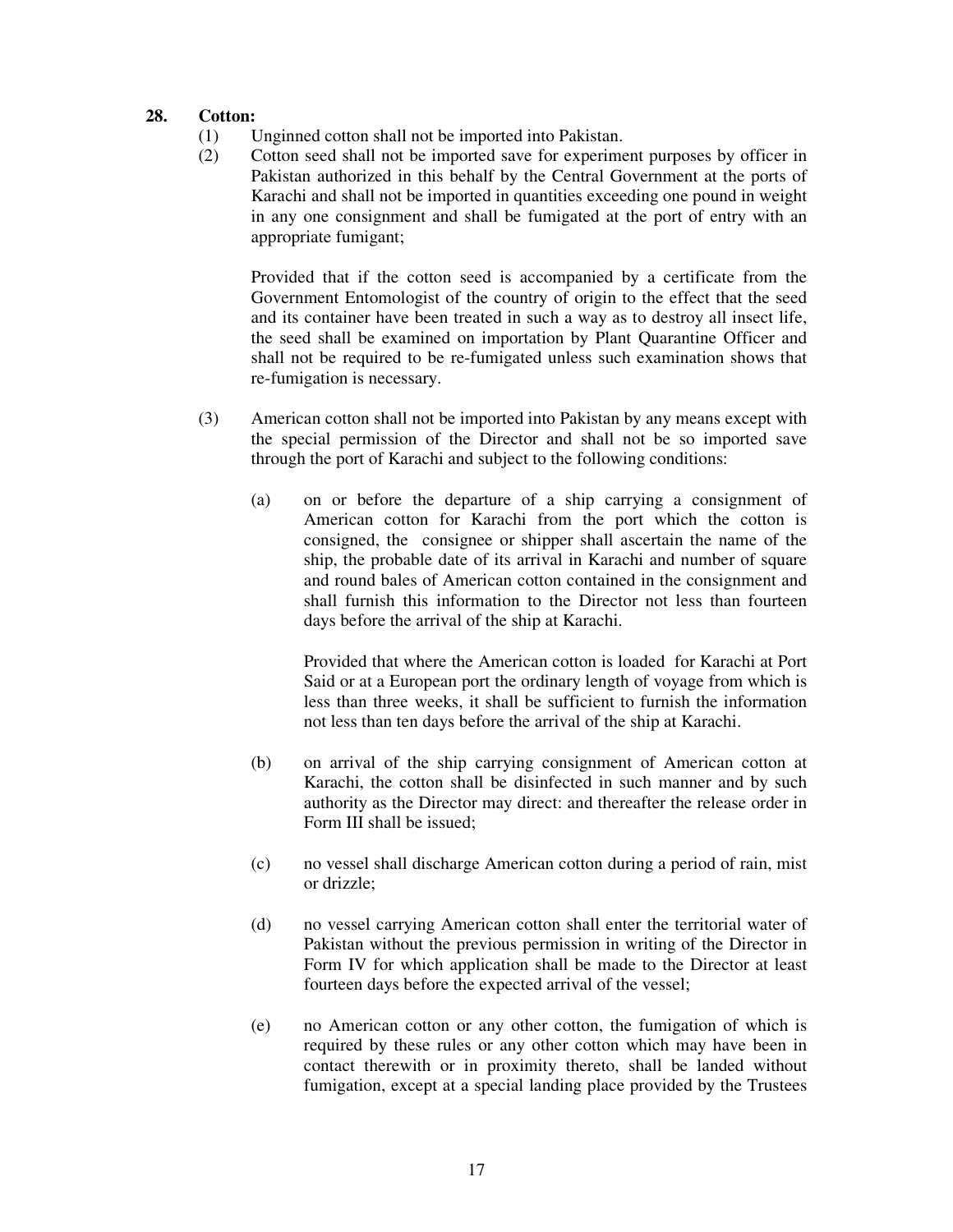of the Port of Karachi and approved by the Director for the reception of unfumigated American cotton.

- (4) Cotton other than American cotton, which is imported into Pakistan in a vessel carrying American cotton and is loaded in the same batch as any bale or bales of American cotton shall be deemed to have been I contact therewith or in proximity thereto and shall be subject to the restrictions and conditions specified in these rules.
- (5) Samples of American cotton imported by parcel post or as ships parcel, not exceeding 20 lbs, each in weight, shall be fumigated at the Custom House on arrival by an approved fumigated of the Department.
- (6) Transit movement or transhipment of American cotton or American cotton samples is permitted if shipments are accompanied by official certificates and are so packed that insects cannot enter or escape.
- (7) All cotton the fumigation of which is required by these rules shall be at the sole risk of the importer during landing transhipment and fumigation; and no liability for any loss or damage due to fumigation shall attach to the Government or its agents.

#### **EXPORTS**

#### **29. Inspection and Certificate for exports:**

All persons who intend to export plant materials must submit to the Department, an application for inspection of plant or plant material before the dispatch of such consignments. All such plant or plant material meant for export shall be inspected for any injurious insects and plant diseases, and plants and plant materials which are found to be free from injurious insects and diseases shall be certified in V and it found to exporter or destroyed at the option of the exporter. In either case, the cost shall be borne by the exporter.

#### **30. Application for Inspection of Plant Material for export:**

All persons who intend to export plant or plant material shall subject to the Director or Entomologist (Quarantine), an application for inspection of the plant or plant material they desire to export within a reasonable time. The application should be made at least a day before the shipment in the case of non-perishable goods, so as to allow proper inspection and certification.

#### **31. Certification of Plant material for export:**

- (1) (a) If the plant or plant material upon inspection are found to be free from plant diseases and injurious insects, a certificate in Form V shall be issued by the Director or Entomologist (Quarantine) to the exporter to accompany the shipment.
	- (b) If the Director, or as the case may be, the Entomologist (Quarantine) considers necessary he may, before issuing a certificate under clause (a), require the disinfestation or disinfection of plants or plant materials by fumigation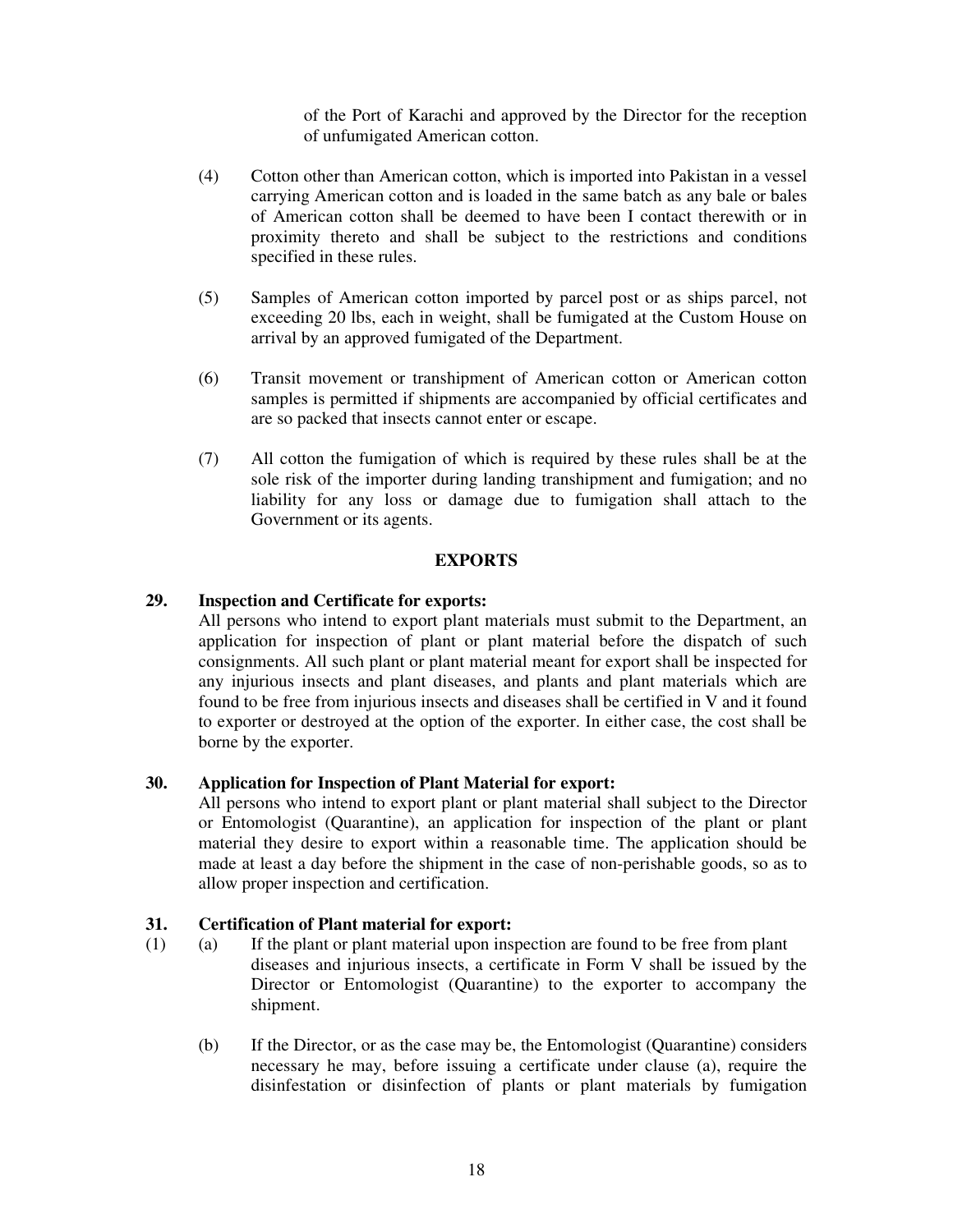through a person, firm, agency organization or company registered with the Department.

- (c) The Department may register any persons, firm, agency organization or company for carrying out disinfestation or disinfection of plant or plant materials on such terms conditions and on payment of such fees as it may determine (as per annexure I).
- (d) No official certificate shall be granted for plant or plant material which have been from or mixed with other plants which are diseased or infested.
- (e) The official certificate shall not be granted for any plant or plant material intended for shipment to a country in which their entrance is absolutely prohibited.
- (2) All risk or damages or any kind associated with or resulting from fumigation or other treatment shall be at the risk of the owner.
- (3) The certificate implies that the plant or other matter was inspected by a duly authorized officer of the Department and was fund to conform to the inspection standards or procedures associated with the issuance of official certificates tags or other documents.
- 32. The list of officers authorized to inspect and grant the official certificate is at Form VI.

# **33. Plant Material in Transit:**

- The provisions of these rules shall also apply to the plant and plant material under transit through Pakistan by land, air or sea or their transhipment at the discretion of the Director.
- (2) The shipments and consignments must, however, be accompanied by official certificate, issued by the proper official or the authority from the country of origin and shall be so packed that there are no chances of any insect pests and disease escaping from the packages or the containers.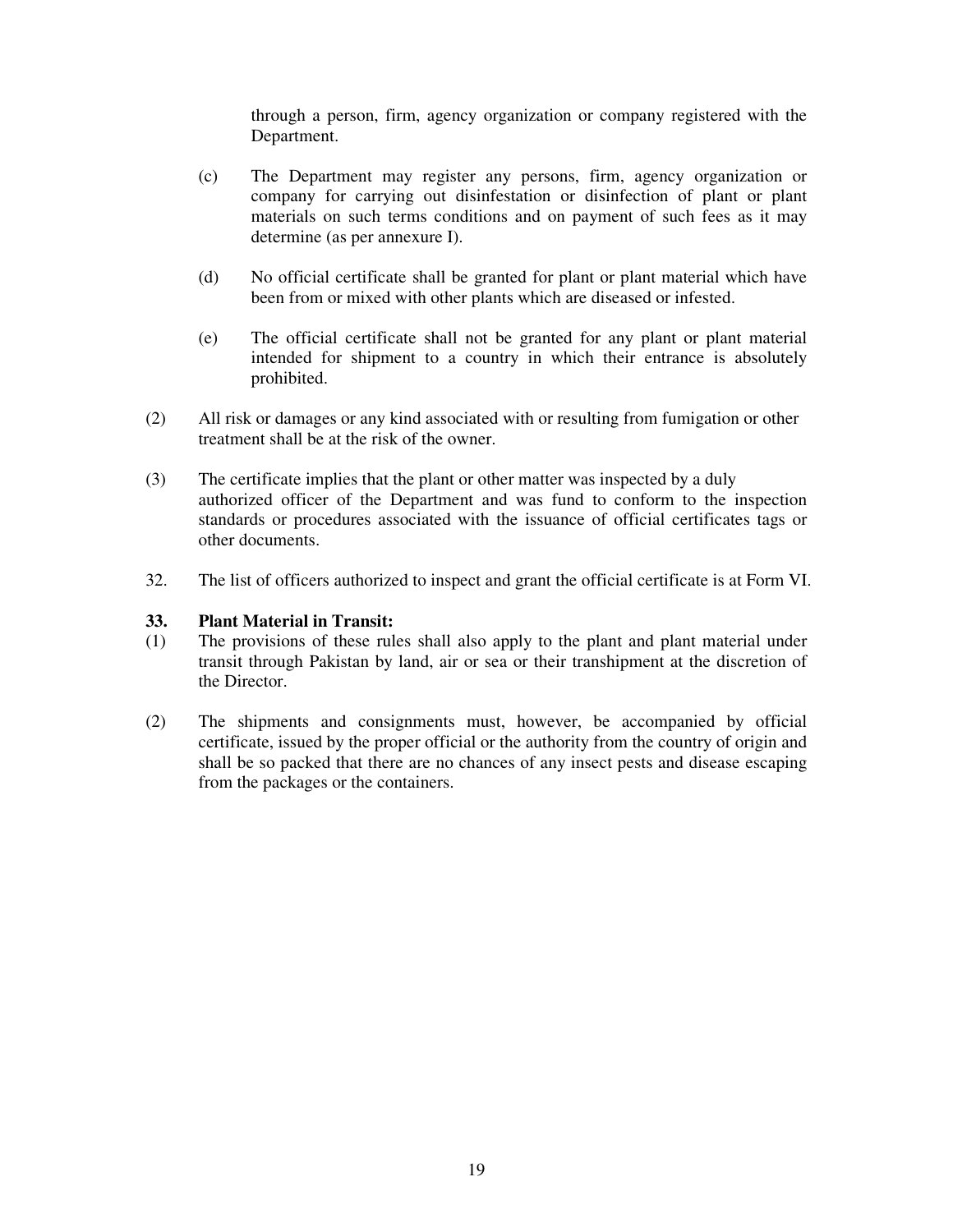#### **MINISTRY OF FOOD AND AGRICULTURE**

#### **(Agriculture Wing)**

*Islamabad, the 17 th September,* 1973

**S.R.O. 1343 (I)/73**. – In exercise of the powers conferred by sub-section (1) of section 3, sections 4A and 4D of the Destructive Insects and Pests Acts, 1914 (II of 1914), the Federal Government is pleased t direct that the following amendment shall be made in the Destructive Insects and Pests Rules, 1966 (Plant Quarantine), namely:

In the aforesaid Rules, in rule 31, in sub-rule (1), after clause (a), the following new clauses (aa) and (aaa) shall be inserted, namely:

- "(aa) If the Director, or as the case may be, the Quarantine Entomologist considers necessary he may, before issuing a certificate under clause (a), require the disinfestation or disinfection of plant or plant materials by fumigation through a person, firm, agency, organization or company registered with the Department.
- (aaa) The Department may register any person, firm, agency, organization or company for carrying out disinfestation or disinfection of plant or plant material on such terms and conditions and on payment of such fees as it may determine."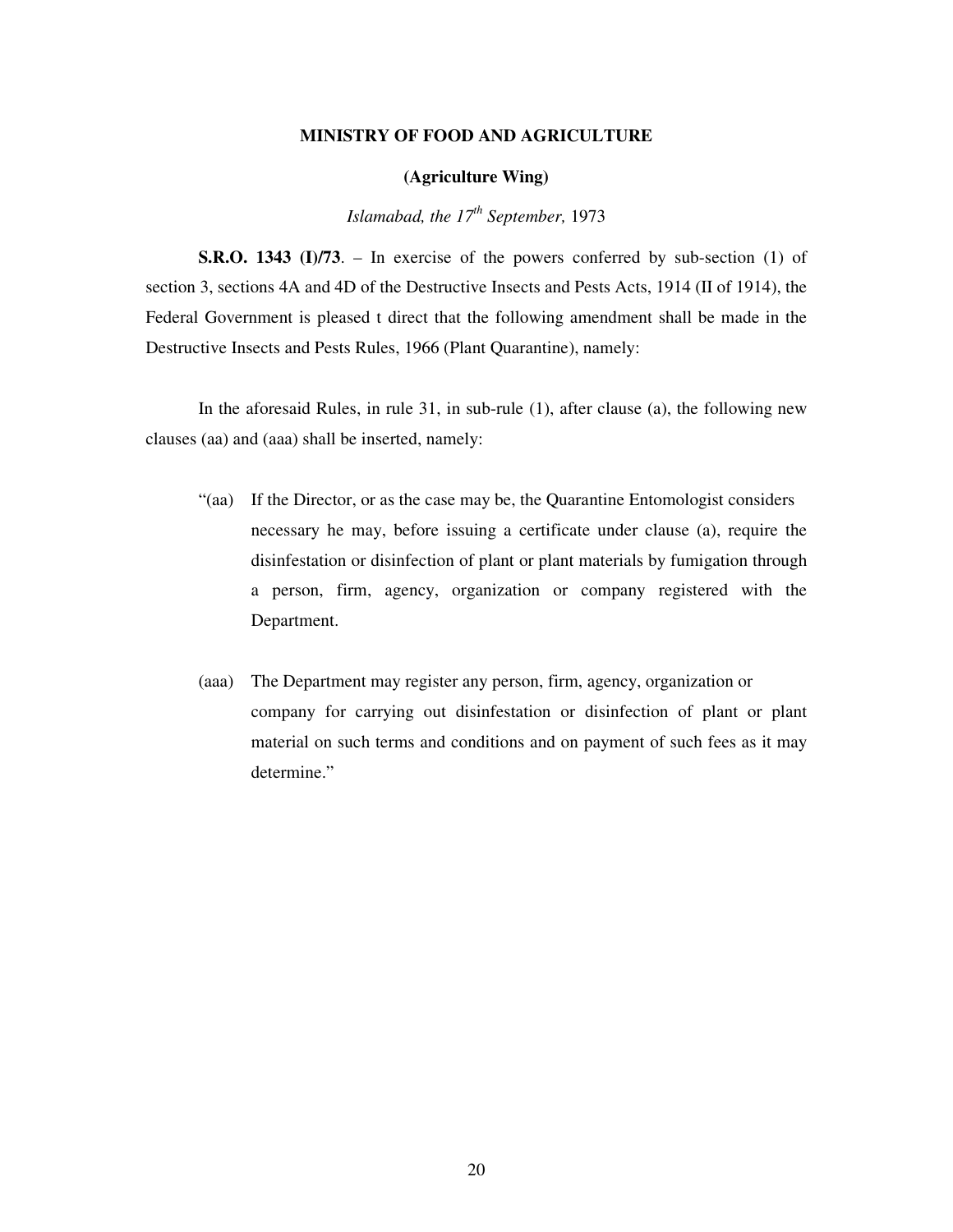#### **EXTRACT FROM THE GAZETTE OF PAKISTAN, EXTRA., PART II, SEPTEMBER 20, 1973**

#### **Annexure I**

#### TERMS AND CONDITIONS FOR REGISTRATION OF COMMERCIAL FUMIGATORS

The following terms and conditions are laid down by the Department for the registration of Commercial Fumigators in connection with fumigation of plants and plant material meant for export. The Department may from time to time amend or modify the terms and conditions through notification in the Government required:

Registration required: 1. No commercial fumigator shall engage in, perform or offer to perform any fumigation unless he is registered with the Department.

> 2. The Department may fix the registration fee and prescribe any terms upon which registration may be granted, renewed, suspended or cancelled.

- (a) Under the terms referred herein the Director will prescribe the procedure and conditions for fumigation and aeration of buildings, vehicles, carries etc.
- (b) Fix the amount and type of insurance or surety that shall be carried or furnished by a Commercial fumigator against any expected loss or damage resulting from careless performance of fumigation.
- (c) Prescribe the form and contents of the notice under section 7.
- (d) Prescribe the medical facilities and first Aid requirements which shall be available at the site of fumigation to meet emergencies.
- (e) Specify or prohibit the use of any fumigant.
- (f) Regulate installation, operation and use of any machine, apparatus or equipment used for fumigation.
- (g) Deal with any other matter necessary or advisable to carry out effectively the intent and purpose of this registration.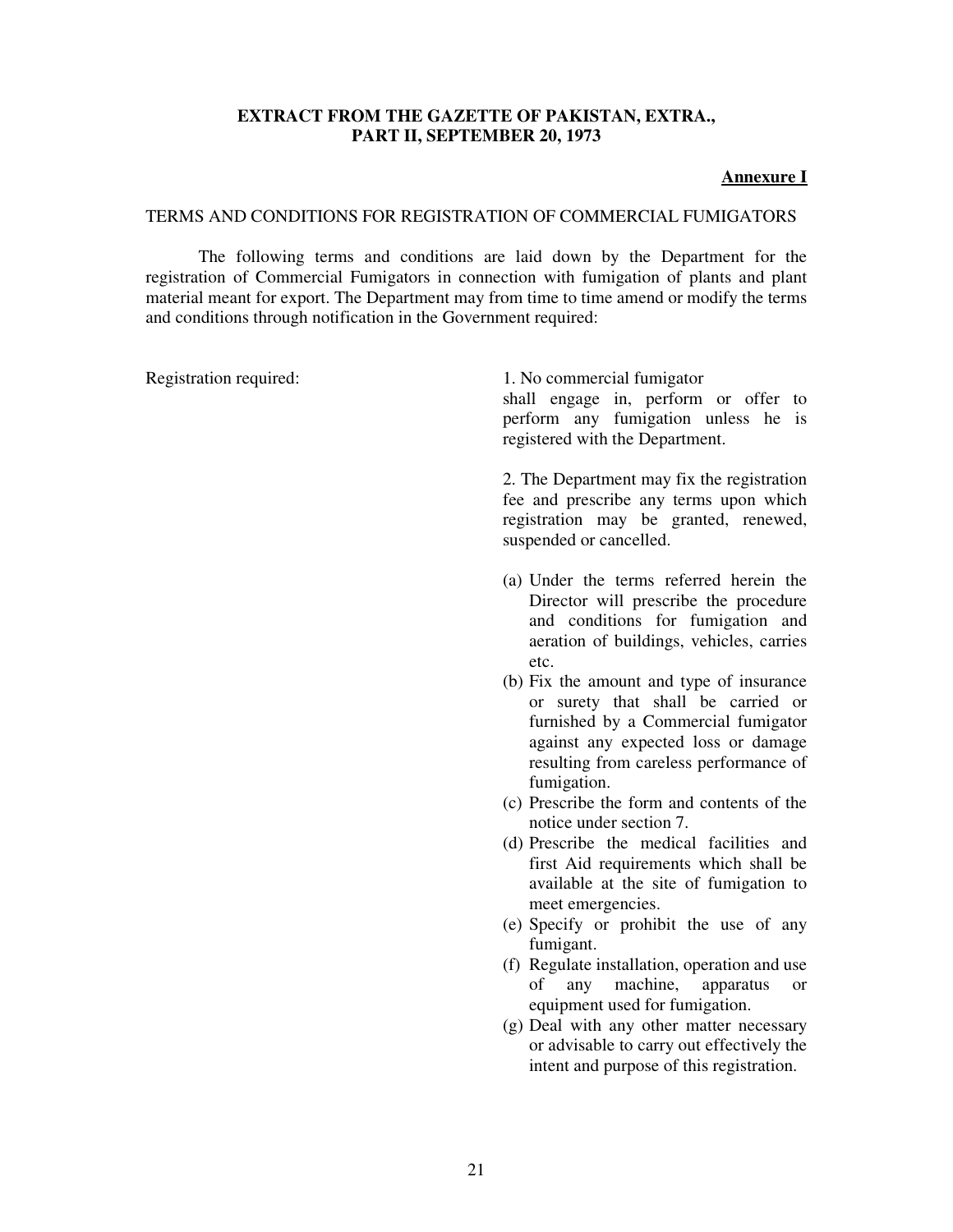Responsibility of Fumigator:

Liability Insurance:

Deputation of Plant Quarantine Officers / officials:

Note of Fumigation:

Contents of notice:

Duty of Fumigator:

Every Commercial Fumigator shall with respect to any fumigation be responsible, for the acts or omissions of his employers assistants or agents during the period of fumigation and aeration.

4. A commercial fumigator shall insure against any liability accruing as a result of faulty or defective fumigation.

5. The Director shall appoint or depute Plant Quarantine officials/ officers to supervise the fumigation at the specified time, date and place. These officials / officers will certify the effective fumigation before a phytosanitary certificate is issued by him.

6. The commercial fumigator shall deliver a notice in writing at least 24 hours before starting fumigation to a responsible person at any premises, building, vehicle or carrier.

7. Every notice state:

- (a) the address where fumigation is to be carried out.
- (b) that there is danger of poisonous gas.
- (c) The date and time when it is proposed to commence fumigation.
- (d) That the occupants are to vacate ad remain out of buildings, vehicles, carries, premises during the period of fumigation and aeration, and
- (e) Such other information as may be prescribed by the department.

8.The commercial fumigator shall ensure that the building or premises, vehicles or carriers under fumigation are unoccupied during the period of fumigation and aeration.

9. Any officer of the Department of Plant Protection, Ministry of Food Agriculture may at any time enter any building, vehicle, carrier, premises where he has reason to believe that fumigation had been, is being or is about to be carried out.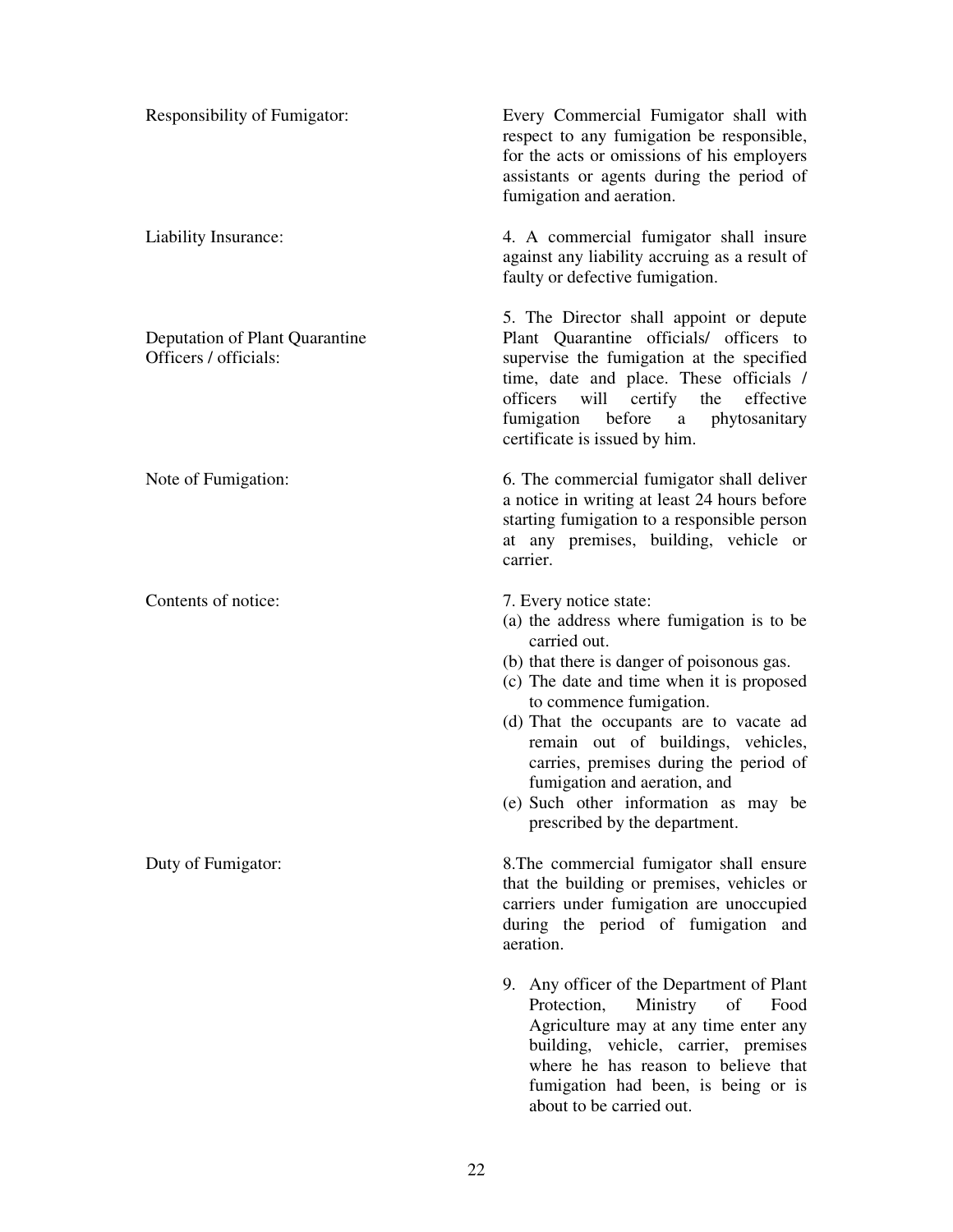Suspension of Registration: 10. On finding that the Commercial Fumigator is not complying with agreed terms and conditions his license is liable to be suspended for period of not more than six months.

#### **PROCEDURAL DETAILS FOR REGISTRATION**

(i) An application for registration shall be made to Central Government on prescribed from.

(ii) The Director on receipt of applications from the Central Government shall scrutinize and examine the application or his establishment on his/ their knowledge of fumigation, toxic qualities, antidotes, forms and methods of application of fumigant, of the identification, life history, characteristics and control of insects.

(iii) After examination a report shall be submitted to the Central Government with recommendations of the Director for or against registration.

(iv) Registration shall not be granted unless the Director is fully satisfied with regard to:

- (a) Technical know-how of fumigation.
- (b) Supplies and equipment, fumigants, Fumigation Chambers, Tarpaulins etc.
- (c) Safety equipment, respirators, leak detectors etc.

(v) Each Registration shall be valid for a period of two years from the date of issue of registration letter from the Central Government.

(iv) Renewal of registration may be applied with in 30 days of its expiry.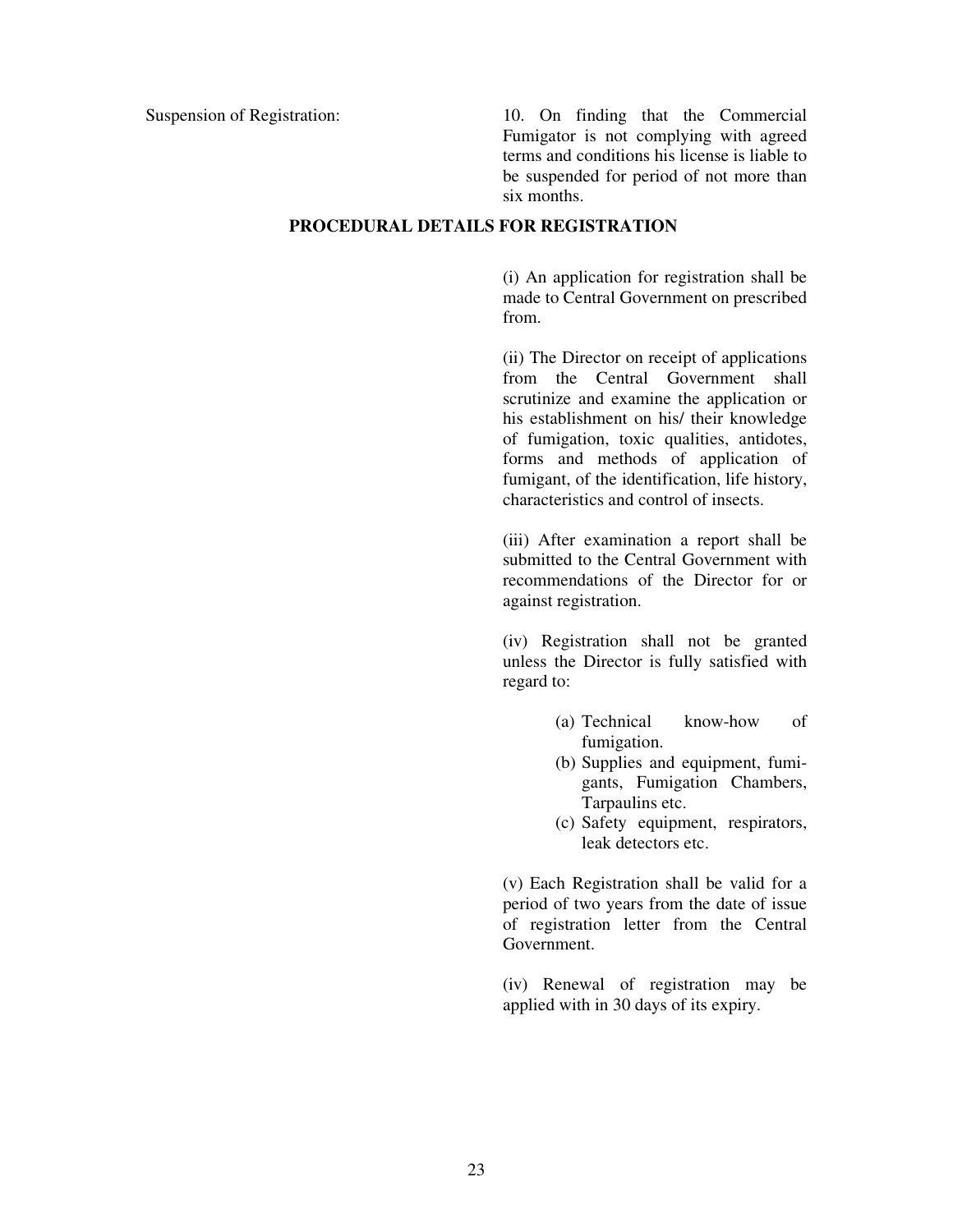(vii) Fumigation shall be done in a manner that leakages do not occur and the premises is not rendered unsafe for the surrounding areas. All such material, food, water etc. likely to absorb the gas shall be removed from the premises.

(viii) A placard showing "DANGER" shall be displayed at the premises where fumigation is in progress.

(ix) Fee to be charged for services rendered by the according to the schedule to be prescribed later on.

(x) Commercial fumigators shall submit a certificate of fumigation giving the name of chemical, dose, time of exposure and other such information to the Plant Quarantine Organization after the treatment is over and successfully completed.

(xi) *Registration Fee*: A nomial amount of Rs. 100.00 (Ruppees one hundred) shall be charged as a Registration Fee.

> JEHANGIR SHAH JOGEZAI, Joint Secretary.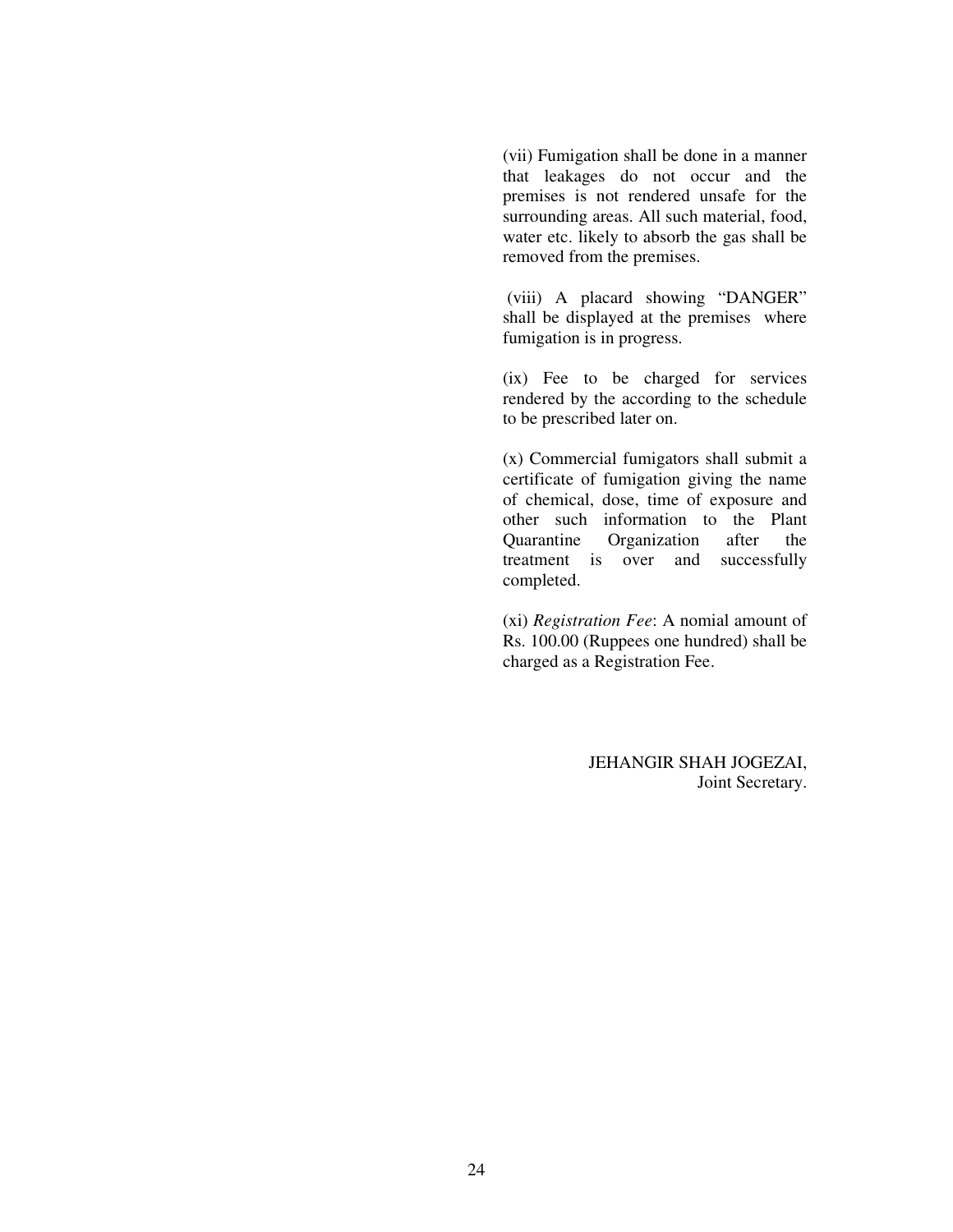#### THE GAZETTE OF PAKISTAN

No. 43: Karachi, Wednesday, October 28, 1987

Islamabad, the 9<sup>th</sup> September, 1987

#### ADDITIONAL CONDITION FOR THE IMPORT OF SUNFLOWERS SEED

**No. F. 1-24/87-Pest:** In exercise of the powers conferred by Section 3, subsections (1) and (3) a and c of the Plant Quarantine Act, 1976, the Federal Government is pleased to notify that the Sunflower seeds imported into the country should be free from borne diseases namely Downy Mildew (*Plasmopara halstedi*), Rust (*Puccinia helianthi*), Sclerotinia Head rot (*Sclerotinia sclerotiorium*), Septoria leaf spot (*Septoria helianthi*), Verticillium Wilt (*Verticillium Spp*.), as well as weed seeds and accompanied with Phytosanitary Certificate from the country of origin with an additional declaration that the plants and plant materials are free from the above named diseases.

> **Sd/- SAEED AMED KHAN, Section Officer,**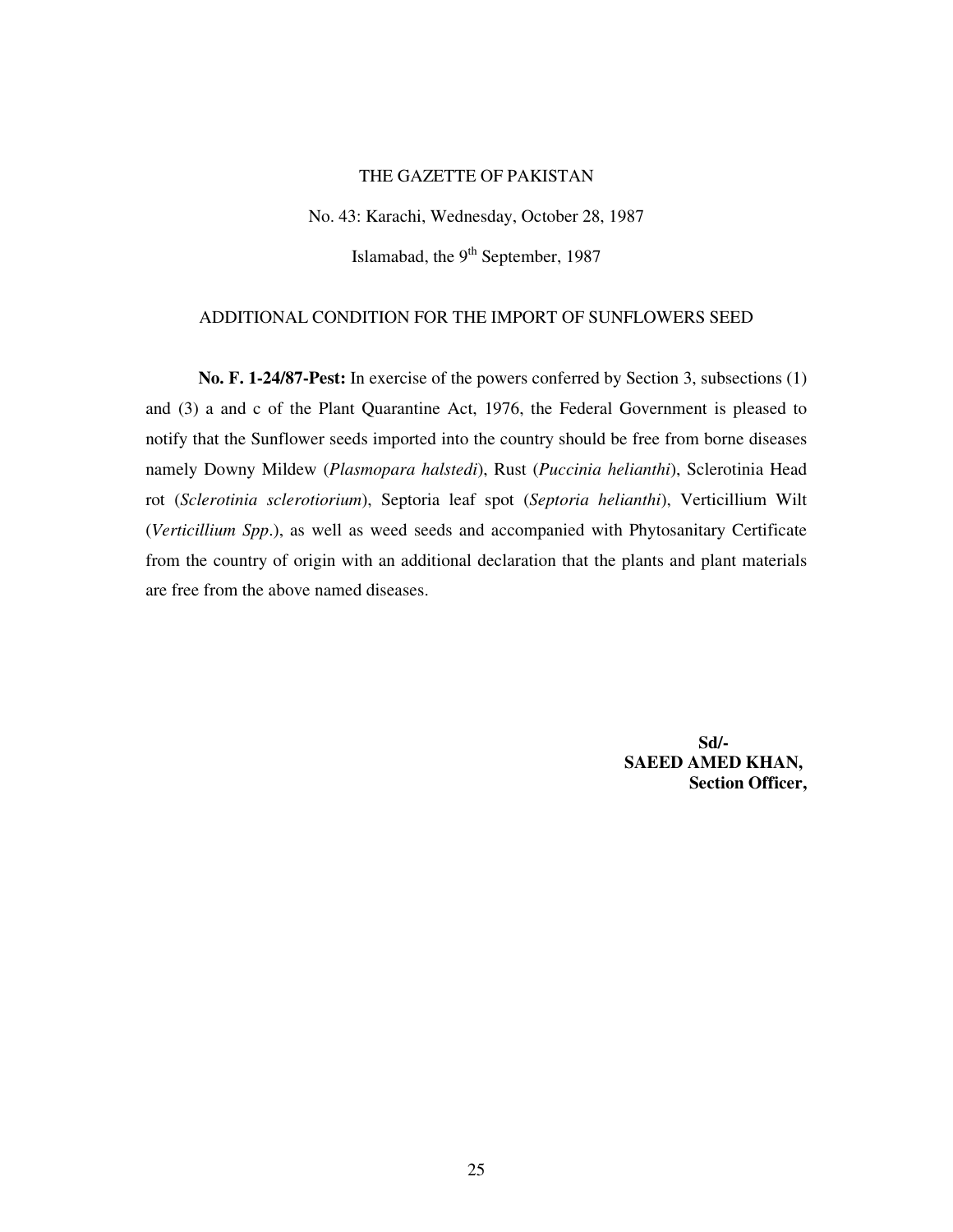#### FORM I

#### (See rules  $3 & 4$ )

#### GOVERNMENT OF PAKISTAN

#### MINISTRY OF FOOD, AGRICULTURE AND CO-OPERATIVES

Department of Plant Protection



Wire: "LOCUSWAR" **No.** 

Your Reference: Karachi-27, the

Jinnah Avenue, Malir Halt,

#### **IMPORT PERMIT**

#### SPECIAL IMPORT PERMIT

Permission is hereby granted to

to import

Grown in through through through through the state of  $\mathcal{L}$ 

The importation will be regulated by the following conditions:

- (1) The consignment is accompanied with health certificate from the country of origin declaring the plant or plant material has been rendered free from injurious insects and pests by effective fumigation.
- (2) On arrival of the consignment it will be examined and fumigated by the technical staff of this Department stationed at and will only be released if they are found free from disease or plant pest otherwise the same will be destroyed.
- (3) The permit is valid for the three months from the date of its issue.
- (4) No plant shall be imported into Pakistan by means of letter or sample post.

### **DIRECTOR / ENTOMOLOGIST (QUARANTINE).**

To,

Copies to:

- 1. The collector of Customs, Customs House.
- 2. The Chief Inspector of Customs.
- 3. The Assistant Entomologist (Quarantine).

**DIRECTOR / ENTOMOLOGIST (QUARANTINE).**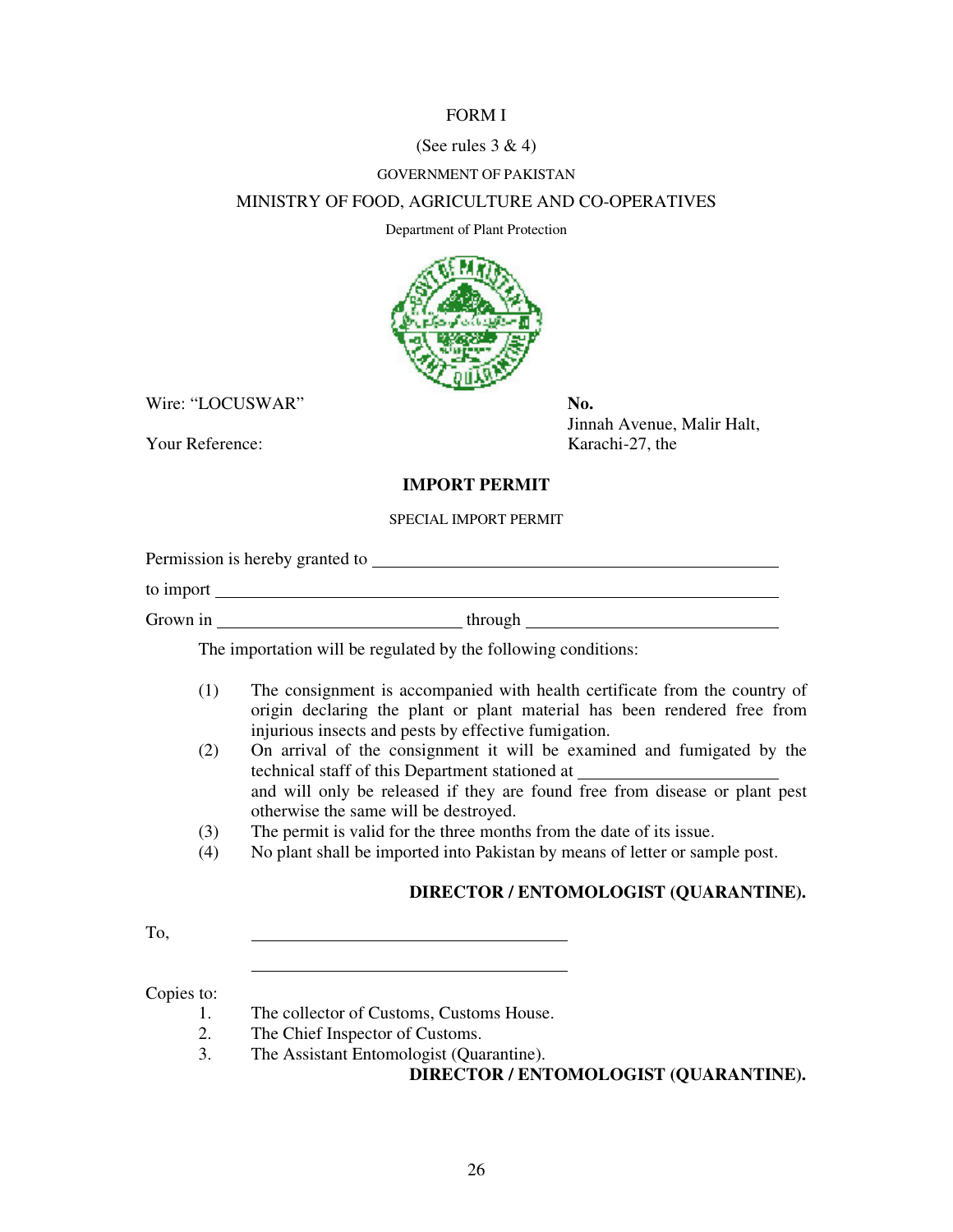### FORM I

#### (See rules 3 & 4)

No. **Form No. DPP-PQ/I**

#### GOVERNMENT OF PAKISTAN

#### MINISTRY OF FOOD, AGRICULTURE AND CO-OPERATIVES

Ring:

Department of Plant Protection Book No. Serial No. (Plant Quarantine Division) Serial No.



Jinnah Avenue, Malir Halt, Karachi-27, the

Wire: 'LOCUSWAR'

**IMPORT PERMIT**

In exercise of the powers conferred by the Destructive Insects and Pests Act, 1914 (as adapted for Pakistan). permission is hereby granted to:

subject to:

To

- 1. The consignment is free from soil and accompanies with a valid Phytosanitary Certificate, issued by a competent authority of the country of origin declaring it to be free from insect, pests and diseases or rendered so by effective treatment.
- 2. Quarantine examination and treatment at the port of entry after arrival or any other place designated by the Director of Plant Protection or any Officer so authorized by him and shall thereafter be released only after issuance of release order from competent Plant Quarantine Authority.
- 3. Payment of such examination and / or treatment charges and as may be levied under rules.
- 4. Additional conditions on (reverse).

Importation (s) made otherwise than in according with the conditions listed above shall be liable to confiscation and destruction.

This permit is valid till …………………………..

|    | DIRECTOR: QUIRERTHINE ENTOINOEOOIDT |
|----|-------------------------------------|
|    |                                     |
|    |                                     |
| 2. |                                     |
|    |                                     |
|    |                                     |
| 3. |                                     |
|    |                                     |
|    |                                     |

DIRECTOR / OUAR ANTINE ENTOMOLOGIST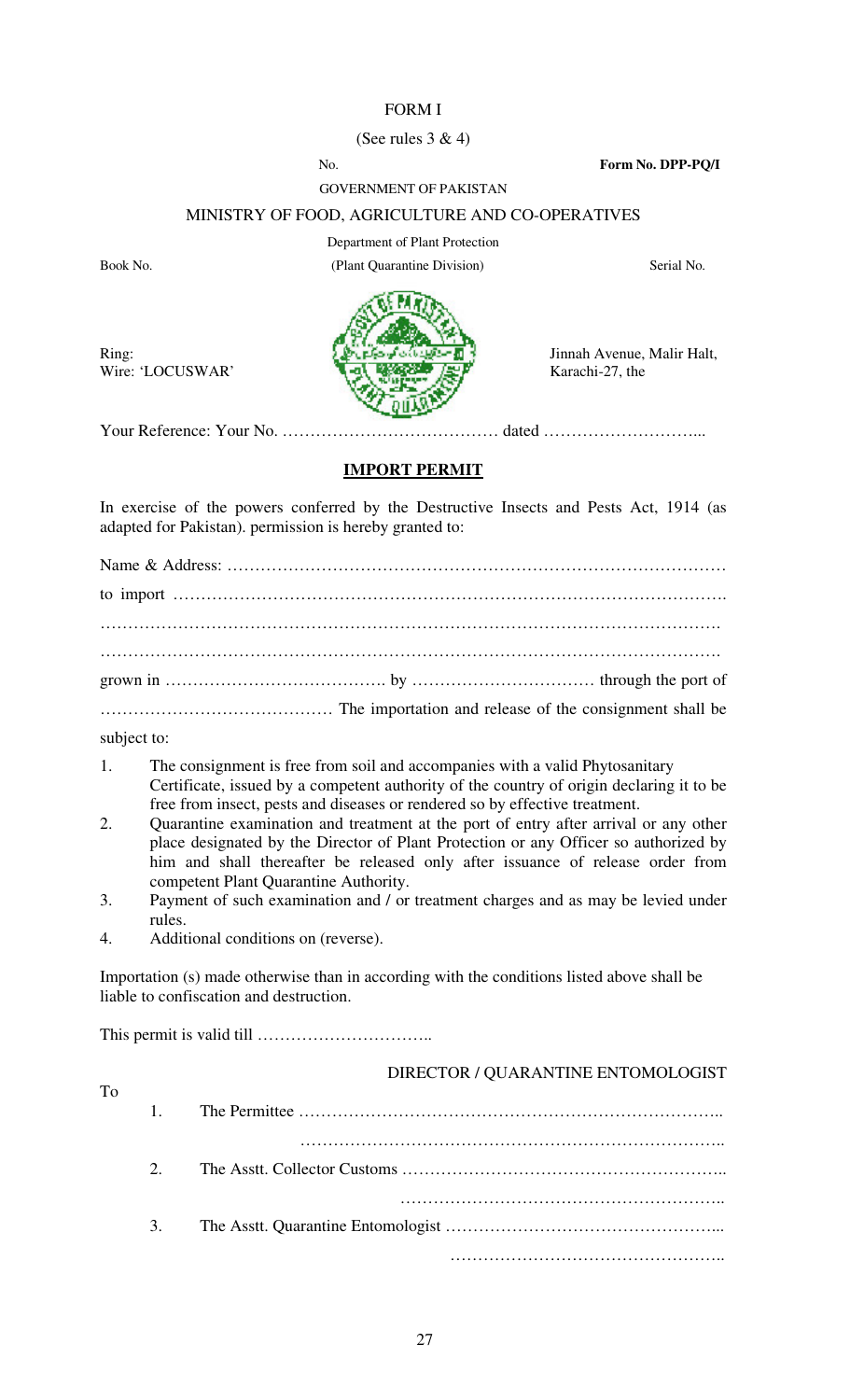#### FORM II

#### [See rules  $8 \& (5)$ ]

#### GOVERNMENT OF PAKISTAN

#### MINISTRY OF FOOD, AGRICULTURE AND CO-OPERATIVES

Department of Plant Protection

(Plant Quarantine Division)



Phone : 480111-5 lines **No.** 

Wire: "LOCUSWAR" Karachi-27, the

Jinnah Avenue, Malir Halt,

The plant or plant material mentioned below having been imported without the prior permission of the Director, Department of Plant Protection, and unaccompanied with a valid official certificate, as required by the Pakistan Plant Quarantine Rules, 1967, is hereby ordered to be confiscated and destroyed.

\_\_\_\_\_\_\_\_\_\_\_\_\_\_\_\_\_\_\_\_ \_\_\_\_\_\_\_\_\_\_\_\_\_\_\_\_\_\_\_\_\_

Particulars of the plant or Consignee plant material

**ENTOMOLOGIST (QUARANTINE).**

The Assistant Collector of Customs,

Copy for information: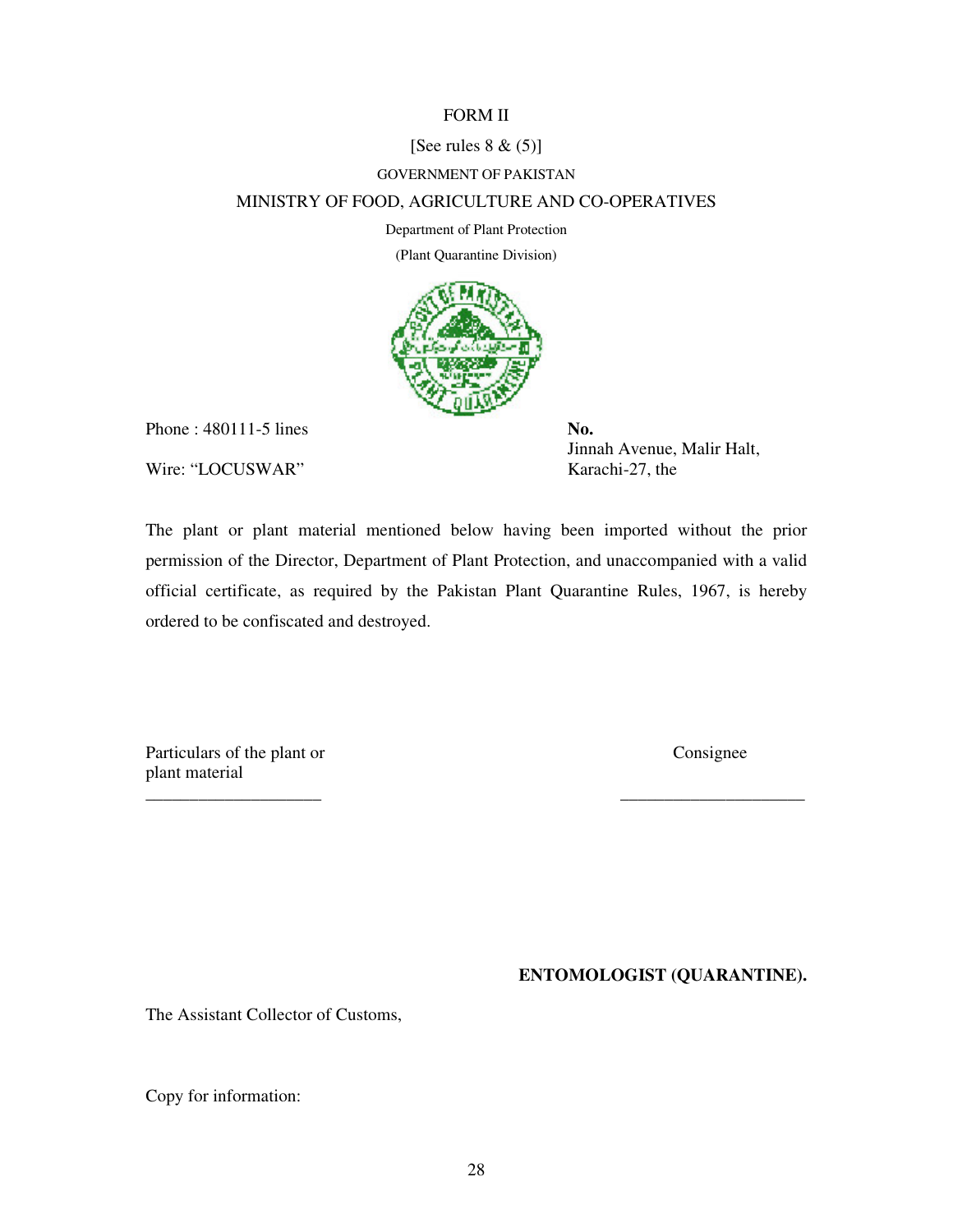#### **Form-No. DPP-POIII**

#### GOVERNMENT OF PAKISTAN

#### MINISTRY OF FOOD, AGRICULTURE AND CO-OPERATIVES

#### Department of Plant Protection

(Plant Quarantine Division)



No. Plant Quarantine Station Dated,

Your Reference: Dated:

Ring.

Wire: 'LOCUSWAR'

\_\_\_\_\_\_\_\_\_\_\_\_\_\_\_\_\_\_\_\_\_\_\_\_\_\_\_\_\_\_\_\_\_\_\_\_\_\_\_\_

\_\_\_\_\_\_\_\_\_\_\_\_\_\_\_\_\_\_\_\_\_\_\_\_\_\_\_\_\_\_\_\_\_\_\_\_\_\_\_\_

\_\_\_\_\_\_\_\_\_\_\_\_\_\_\_\_\_\_\_\_\_\_\_\_\_\_\_\_\_\_\_\_\_\_\_\_\_\_\_\_

#### **RELEASE ORDER (General)**

Plants and plant products specified below were examined by a duly authorized officer of this Department and were found apparently free from injurious insects and diseases. The consignment may now be released to the consignee:

\_\_\_\_\_\_\_\_\_\_\_\_\_\_\_\_\_\_\_\_\_\_\_\_\_\_\_\_\_\_\_\_\_\_\_\_\_\_\_\_ QUALIFYING REMARKS …………………………………………………………………… DESCRIPTION OF ARTICLES ………………………………………………………………

**Director**

To,

Copy to: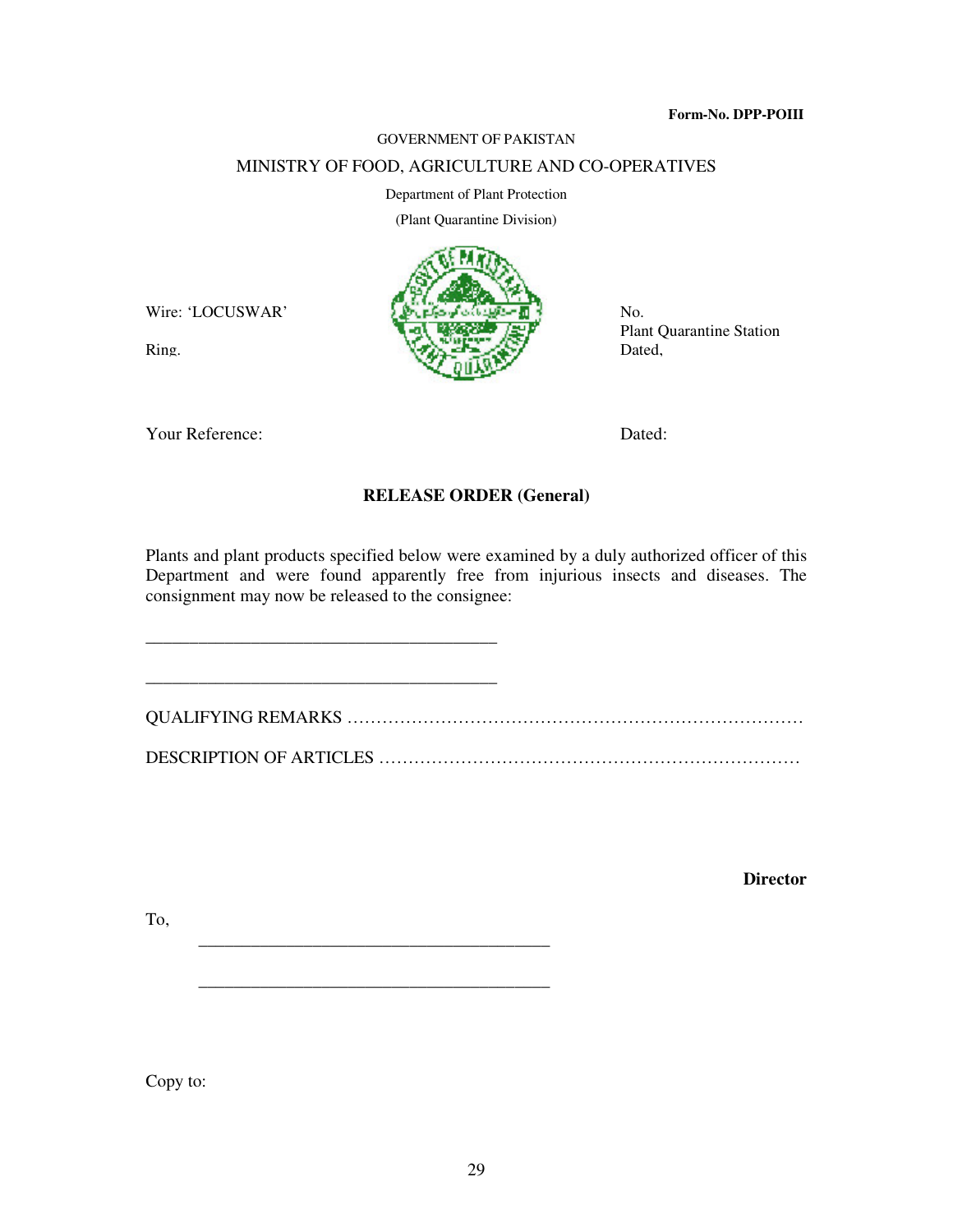#### FORM III

#### [ See rules 28 (3) (b) ]

#### GOVERNMENT OF PAKISTAN

#### MINISTRY OF FOOD, AGRICULTURE AND CO-OPERATIVES

Department of Plant Protection



Phone : 480111-5 lines, 226417 **No.** 

Wire: "LOCUSWAR" Karachi-27, the

Jinnah Avenue, Malir Halt,

#### **RELEASE ORDER**

This is to certify that a consignment of \_\_\_\_\_\_\_\_\_\_\_\_\_bales of American cotton imported through s. s. was examined and fumigated by a duly authorized Officer of this Department. This is now apparently free from exotic insects and pests. The Consignment, is therefore, released.

#### **QUALIFYING REMARKS:**

Fumigation complete on

#### DIRECTOR / ENTOMOLOGIST (QUARANTINE).

To,

M/s

Copies to :

- (1) The Collector of Customs, House, Karachi.
- (2) The Traffic Manager, Karachi Port Trust, Karachi.
- (3) The Assistant Entomologist (Quarantine), Karachi, Seaport.

DIRECTOR / ENTOMOLOGIST (QUARANTINE).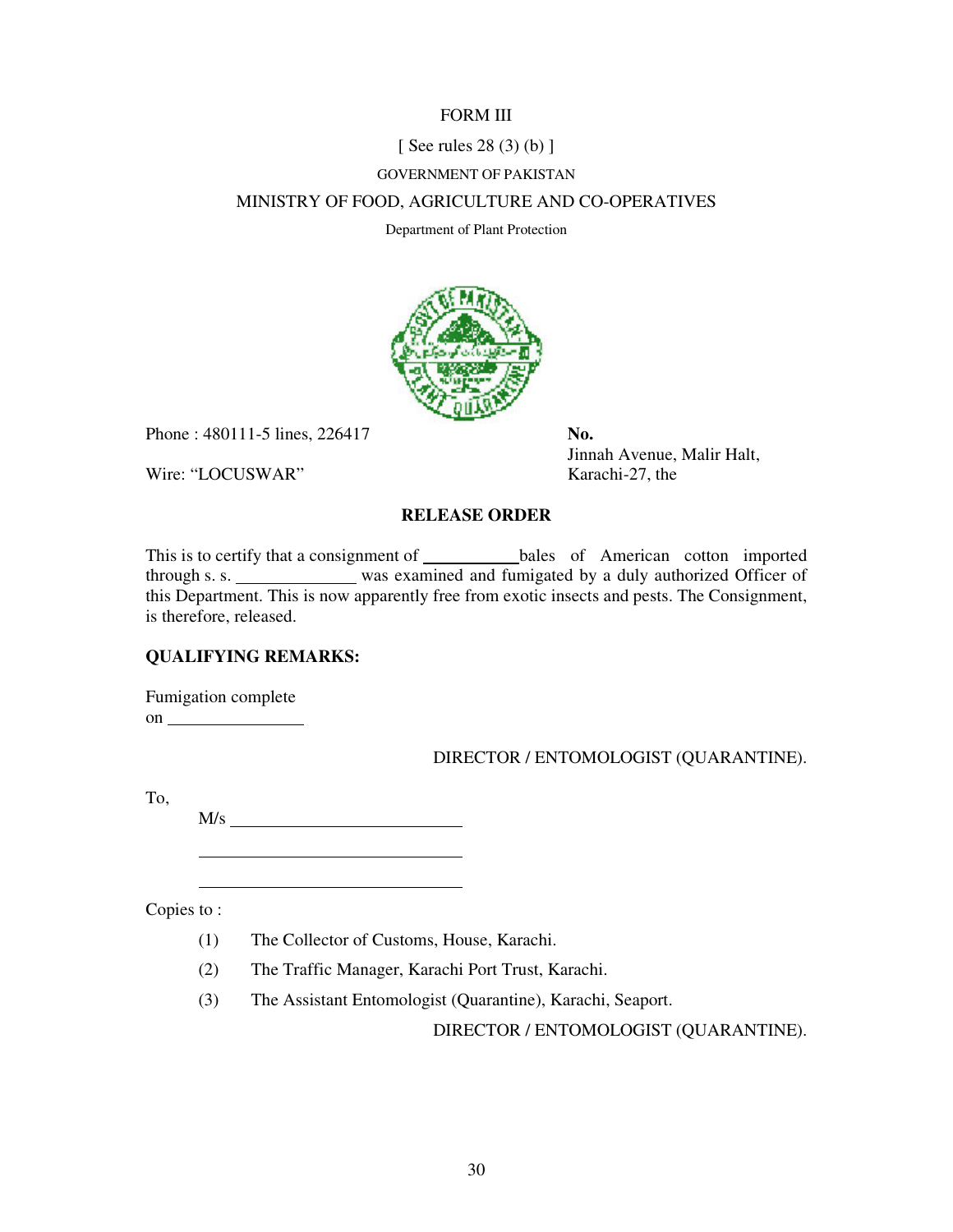#### FORM IV

#### [ See rules 28 (3) (d) ]

#### GOVERNMENT OF PAKISTAN

#### MINISTRY OF FOOD, AGRICULTURE AND CO-OPERATIVES

(Plant Quarantine Division)



Wire: "LOCUSWAR" **No.** 

Fax : 9248673 Jinnah Avenue, Malir Halt, Karachi-27, the

Phone : 9248612-15(4 lines) Your Reference:

Dated:

#### **ANCHORAGE PERMIT**

Permission is hereby granted to the s.s. expected expected on \_\_\_\_\_\_\_\_\_\_\_\_\_, carrying raw cotton to anchor at Karachi Harbour. Necessary examination / fumigation will be conducted by a duly authorized officer of this Department on its arrival subject to the condition that no vessel shall discharge raw cotton during a period of rain, mist or drizzle.

> for Plant Protection Advisor and Director General

To,

 $M/s.$ 

Copies to :

The Permitee

for Plant Protection Advisor and Director General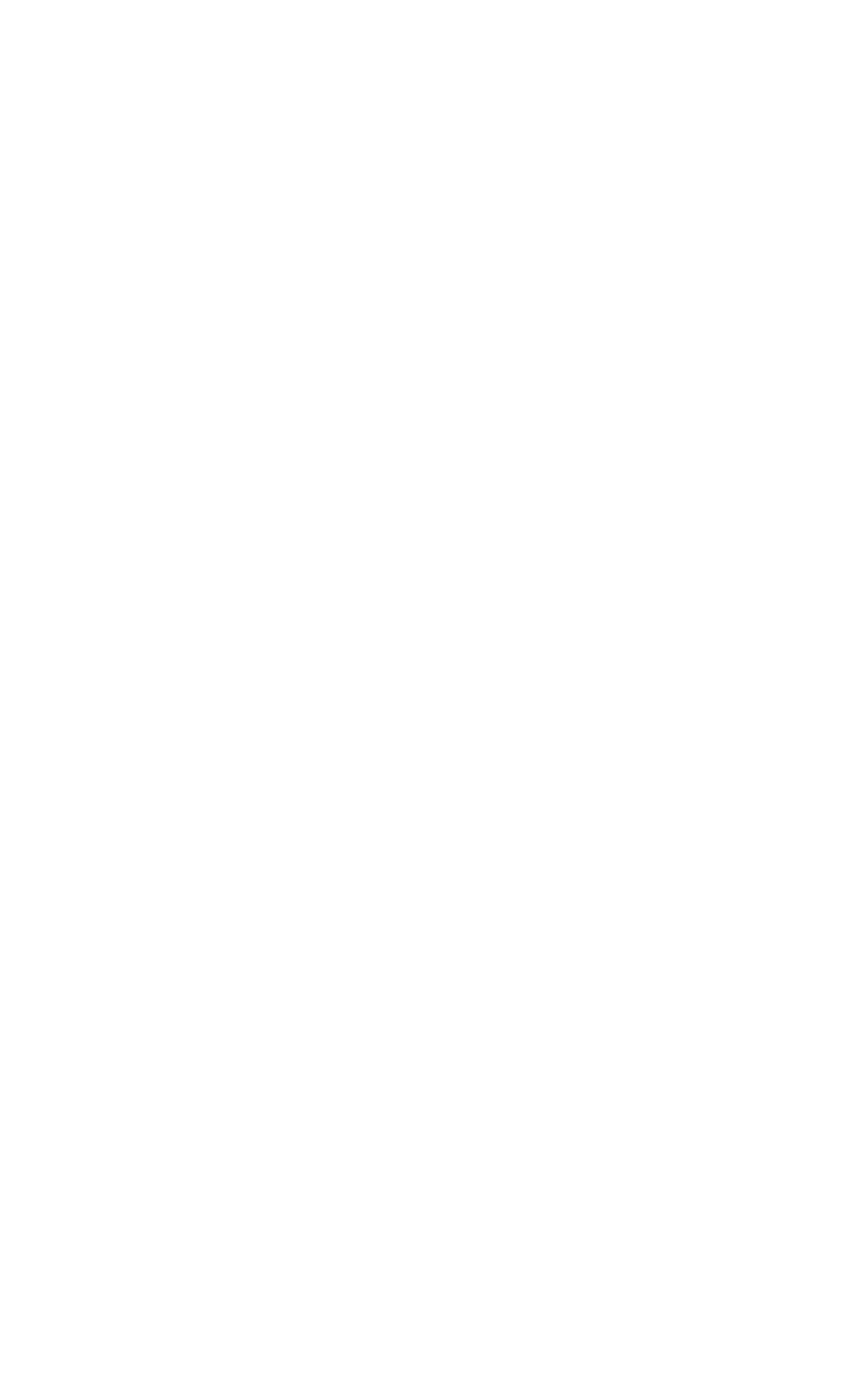

**Original Form No. DPP-PQ/V**

Government of Pakistan

#### **MINISTRY OF FOOD, AGRICULTURE AND CO-OPERATIVES**

Department Of Plant Protection

Karachi, Pakistan

#### PHYTOSANITARY / HEALTH CERTIFICATE

Book No. …………………

| Serial No. $\dots \dots \dots \dots \dots \dots \dots$ |
|--------------------------------------------------------|
|                                                        |
|                                                        |

PAKISTAN PLANT QUARANTINE SERVICE

To ……………………………………………… (Plant Protection Organization)

Of………………………………………………. (Importing Country)

#### DESCRIPTION OF CONSIGNMENT

This is to certify that the plants or plant products described above have been inspected and found free from quarantine pests and substantially free from other injurious pests; and that they are considered to conform with the phytosanitary regulations of the importing country.

|  | DISINFESTATION AND / OR DISINFECTION TREATMENT. |
|--|-------------------------------------------------|
|  |                                                 |
|  |                                                 |
|  |                                                 |
|  |                                                 |
|  |                                                 |
|  |                                                 |

Additional Declaration:



This certificate applies only to injurious insects and plant diseases of the growing crop which are readily capable of detection at the time of shipment. No. liability shall attach to the Department of Plant Protection, to any officer or representative of that Department with respect to this certificate. Erasures, cutting, overwriting or any change in the text are not allowed.